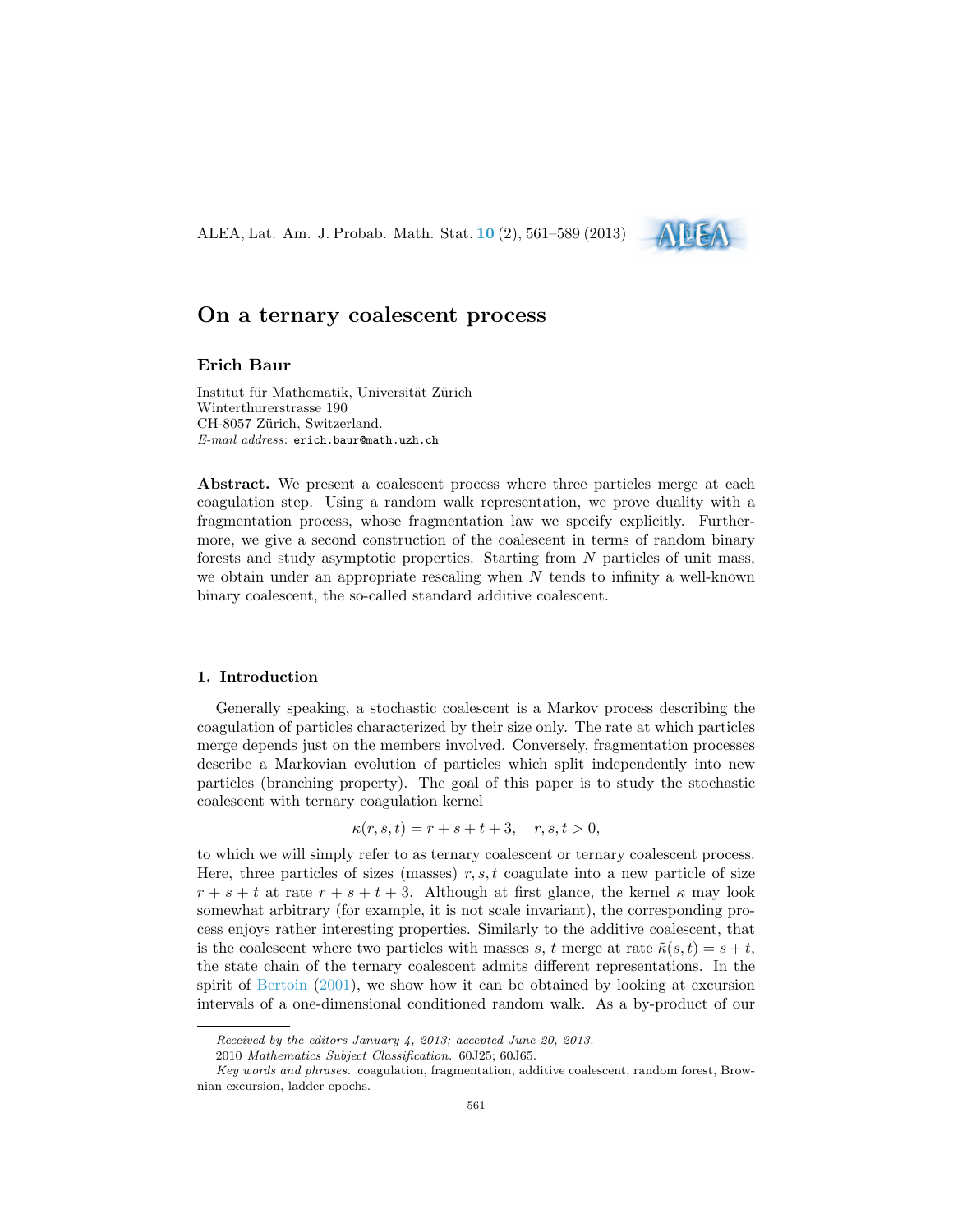representation, we establish duality with a fragmentation process via time-reversal. We stress that this is a unusual feature, because the branching property normally fails when time is reversed in a coalescent process. Section 7 of [Bertoin](#page-28-0) ([2006a](#page-28-0)) gives a brief overview over cases where such a duality relation has been proven. See also Chapter 5.5 in the lecture notes of [Pitman](#page-28-1) ([2006\)](#page-28-1) for further discussions.

Using the same construction, we study asymptotic properties of the ternary coalescent starting from *N* particles of unit mass. Properly rescaled in space and time, we observe in the limit  $N \to \infty$  the so-called standard additive coalescent, which has been obtained by [Evans and Pitman](#page-28-2) [\(1998](#page-28-2)) as the weak limit  $n \to \infty$  of the (binary) additive coalescent, started at time  $-(1/2) \ln n$  with *n* atoms of size 1*/n*. Here, the characterization of [Bertoin](#page-27-1) ([2000](#page-27-1)) of the dual fragmentation process connected to the standard additive coalescent by time-reversal plays a pivotal role. We emphasize that even though  $\kappa$  is a ternary coagulation kernel, we end up in the limit with a binary coagulation process.

We also highlight a second construction of the ternary coalescent involving random binary forests, following the ideas of [Pitman](#page-28-3) ([1999\)](#page-28-3). In a final remark, we point out that this representation could instead be used to work out our results. Moreover, we outline a possible extension of the results to certain *k*-ary coalescent processes.

The rest of this paper is organized as follows. In the first section, we describe the semigroup of the ternary coalescent and derive some further properties. We finish this part by computing the one-dimensional statistics for the underlying state chain starting from an odd number of particles of unit mass. Its special form already hints at a connection to hitting times of a one-dimensional nearest neighbor random walk, which we elaborate in the next section. There we prove duality via time-reversal with a fragmentation process, using an explicit construction of the coalescent in terms of ladder epochs. In the third part, we turn our attention to random binary trees and find a second interpretation of the ternary coalescent which is based on random binary forests. Finally we use again the random walk representation to study asymptotic properties of the coalescent in the last section.

#### **2. Some basic properties**

Throughout this text, let

$$
\mathbb{N} = \{1, 2, \ldots\}, \quad \mathbb{Z} = \{\ldots, -1, 0, 1, \ldots\}, \quad \mathbb{Z}_+ = \mathbb{N} \cup \{0\}.
$$

The coalescent process will take values in the space of decreasing numerical sequences with finitely many non-zero terms

$$
\mathcal{S}^{\downarrow} = \{ \mathbf{s} = (s_1, s_2, \ldots) : s_1 \ge s_2 \ge \ldots \ge 0, s_k = 0 \text{ for } k \text{ sufficiently large} \}.
$$

We may think of elements of a sequence  $\mathbf{s} \in \mathcal{S}^{\downarrow}$  as (sizes of) atoms or particles and simply identify **s** with its non-zero components. If we write  $\mathbf{s} = (s_1, \ldots, s_l)$ , the non-zero components of **s** are precisely given by  $s_1, \ldots, s_l$ . If  $\mathbf{s} = (s_1, s_2, \ldots) \in \mathcal{S}^{\downarrow}$ and  $1 \leq i \leq j \leq k$ , we use the notation  $\mathbf{s}^{i\oplus j\oplus k}$  for the sequence in  $\mathcal{S}^{\downarrow}$  obtained from **s** by merging its *i*th, *j*th and *k*th terms, that is one removes  $s_i$ ,  $s_j$ ,  $s_k$  and rearranges the remaining elements together with the sum  $s_i + s_j + s_k$  in decreasing order.

Let us define the object of our interest. Recall the kernel *κ* from the introduction.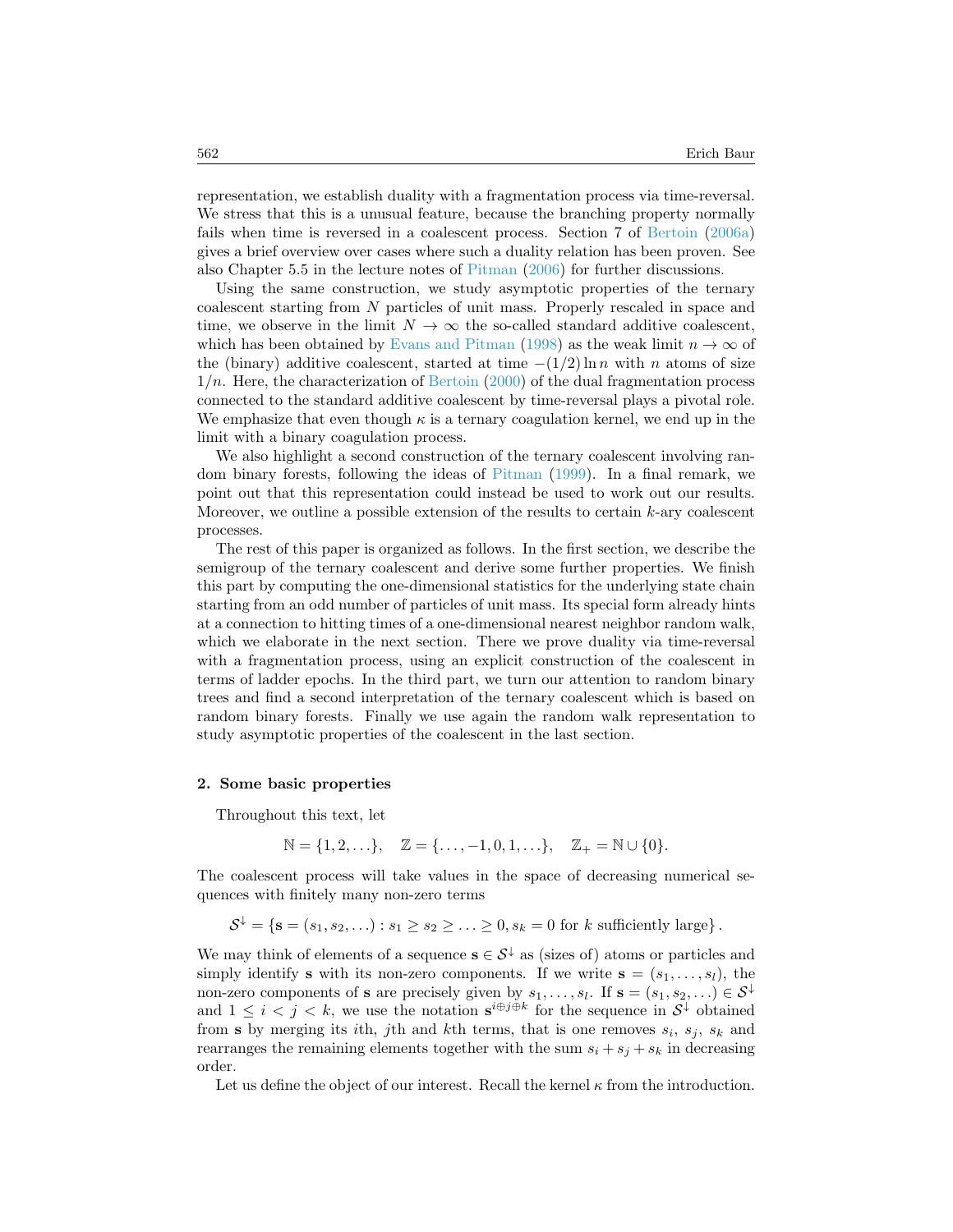**Definition 2.1.** The ternary coalescent with values in  $S^{\downarrow}$  and kernel  $\kappa$  is a continuous time Markov process  $\mathcal{X} = (\mathcal{X}(t), t \ge 0)$  with state space  $\mathcal{S}_t^{\downarrow}$  for an appropriate subset  $S^{\downarrow}$  of  $S^{\downarrow}$ , and jump rates

$$
q(\mathbf{s},\cdot) = \sum_{1 \leq i < j < k, s_k > 0} \kappa(s_i, s_j, s_k) \delta_{\mathbf{s}^i \oplus j \oplus k}.
$$

This definition can be adapted in an obvious way to other coagulation kernels, leading to different stochastic coalescent models, for example the additive coalescent with kernel  $\tilde{\kappa}(s,t) = s + t$ .

Before looking at concrete realizations, we collect in this section some basic properties which can be read off from the kernel  $\kappa$  and the very definition of jump-hold processes of the above type. Denote by  $\mathcal{X} = (\mathcal{X}(t), t \geq 0)$  the ternary coalescent, started from a finite configuration  $\mathbf{r} = (r_1, \ldots, r_N) \in S^{\downarrow}$ , where  $N = 2n + 1$ ,  $n \in \mathbb{Z}_+$ . We write  $M = r_1 + \ldots + r_N$  for the total mass in the system. For every  $k = 0, \ldots, n + 1$ , let  $T_k$  be the instant of the *k*th coagulation, with the convention  $T_0 = 0$ ,  $T_{n+1} = \infty$ . The state chain or skeleton chain  $\mathcal{X}'$  of the coalescent process is given by  $\mathcal{X}'_k = \mathcal{X}(T_k)$ ,  $k = 0, \ldots, n$ . We use the expression  $\#(t)$  for the number of particles at time *t*, whereas  $J(t) = \max\{k \in \mathbb{Z}_+ : T_k \le t\}$  stands for the number of jumps up to time *t*. Note that  $#(t) = N - 2J(t)$ .

#### 2.1. *State chain and semigroup.*

<span id="page-2-0"></span>**Proposition 2.2.** *In the preceding notation, the following holds true.*

(1) *The sequence*  $\Delta_k = T_k - T_{k-1}$ ,  $k = 1, \ldots, n$ , of the waiting times between *two coagulations is a sequence of independent exponential variables with respective parameters*

$$
\alpha(k) = \frac{1}{2}(M+N+2-2k)(N+1-2k)(N-2k).
$$

*In particular, the sequences*  $\{T_k\}_{0 \leq k \leq n}$  *and*  $\{\mathcal{X}'_k\}_{0 \leq k \leq n}$  *are independent.* (2) *The sequence*  $\{\mathcal{X}'_k\}_{0 \leq k \leq n}$  *is a Markov chain with transition probabilities* 

$$
\mathbb{P}\left(\mathcal{X}'_{l+1} = \mathbf{s}^{i \oplus j \oplus k} \mid \mathcal{X}'_{l} = \mathbf{s}\right) = \frac{s_i + s_j + s_k + 3}{\alpha(l+1)},
$$

*where*  $0 \le l < n$ ,  $1 \le i < j < k \le N - 2l$ , and  $\mathbf{s} = (s_1, \ldots, s_{N-2l}) \in S^{\downarrow}$  *is a generic finite configuration with total mass*  $s_1 + \ldots + s_{N-2l} = M$  *such that*  $\mathbb{P}(\mathcal{X}'_l = \mathbf{s}) > 0.$ 

*Proof*: Let  $0 \leq l < n$ , and put  $L = N - 2l$ . By construction, the time  $\Delta_{l+1}$  between the *l*th and the  $(l + 1)$ <sup>th</sup> coagulation given  $\mathcal{X}'_l = \mathbf{s} = (s_1, \ldots, s_L)$  is exponentially distributed with parameter

$$
\sum_{1 \le i < j < k \le L} (s_i + s_j + s_k + 3)
$$
\n
$$
= 3\binom{L}{3} + \frac{1}{6} \left( \sum_{i,j,k=1}^L (s_i + s_j + s_k) - 3 \sum_{i=1}^L s_i - 3 \sum_{i,j=1, \atop i \ne j}^L (2s_i + s_j) \right)
$$
\n
$$
= \frac{1}{2} (M + L)(L - 1)(L - 2) = \alpha (l + 1).
$$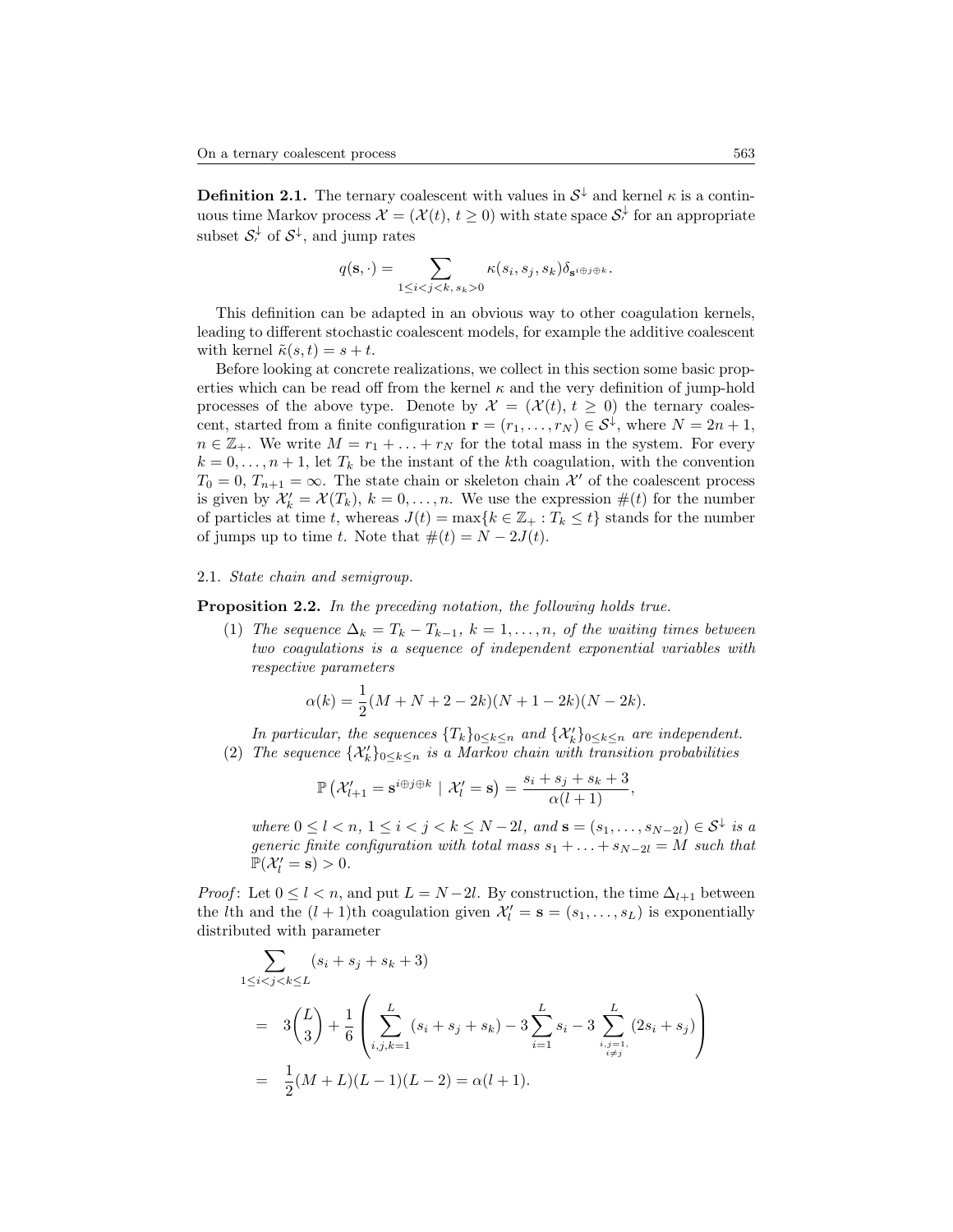Therefore, the waiting times  $\{\Delta_k\}_{1 \leq k \leq n}$  do not depend on the states  $\{\mathcal{X}'_k\}_{1 \leq k \leq n}$ . The rest follows from the construction of our process.

We turn to a description of the semigroup. Recall that  $\mathcal X$  starts from  $\mathcal X(0)$  =  $\mathbf{r} = (r_1, \ldots, r_N)$ . In the following, Γ denotes the Gamma function.

<span id="page-3-0"></span>**Proposition 2.3.** *In the notation above, consider a partition*  $\pi$  *of*  $\{1, \ldots, N\}$ *into*  $N - 2l$  *(non-empty) blocks*  $B_1, \ldots, B_{N-2l}$ *, each of odd cardinality. Denote by*  $\Lambda'_\pi(N-2l)$  *the event that the*  $N-2l$  *atoms of*  $\mathcal{X}'_l$  *result from the coagulation of* particles  $\{r_i : i \in B_j\}, j = 1, ..., N - 2l$ . Then, with  $\mathbf{r}_{B_j} = \sum_{i \in B_j} r_i$ ,

$$
\mathbb{P}\left(\Lambda'_{\pi}(N-2l)\right)=\frac{l!}{\alpha(1)\cdots\alpha(l)}\prod_{j=1}^{N-2l}\frac{\Gamma\left((\mathbf{r}_{B_j}+|B_j|+2)/2\right)(|B_j|-1)!}{\Gamma\left((\mathbf{r}_{B_j}+3)/2\right)((|B_j|-1)/2)!}.
$$

*Proof*: The first coagulation involves three particles with labels in the block  $B_j$ with probability

$$
\sum_{i
$$

Now consider an arbitrary sequence  $(k_1, \ldots, k_l)$  taking values in  $\{1, \ldots, N-2l\}$ such that for every  $j = 1, ..., N - 2l$ ,  $|\{i \leq l : k_i = j\}| = (|B_j| - 1)/2$ . Using the Markov property of  $\mathcal{X}'$ , we see that the probability that for all  $i = 1, \ldots, l$ , the *i*th coagulation affected only particles formed from initial particles with labels in  $B_{k_i}$ equals

$$
\frac{1}{\alpha(1)\cdots\alpha(l)}\prod_{j=1}^{N-2l}\frac{\Gamma\left((\mathbf{r}_{B_j}+|B_j|+2)/2\right)}{\Gamma\left((\mathbf{r}_{B_j}+3)/2\right)}(|B_j|-1)!\,.
$$

Observe that the number of such sequences  $(k_1, \ldots, k_l)$  is

$$
\binom{l}{(|B_1|-1)/2,\ldots,(|B_{N-2l}|-1)/2} = \frac{l!}{((|B_1|-1)/2)!\cdots((|B_{N-2l}|-1)/2)!}.
$$
\nThis proves the statement.

In the setting of the proposition, denote by  $\Lambda_{\pi}(t)$  the event that  $\mathcal{X}(t)$  has  $N-2l$ atoms, each resulting from the merging of  $\{r_i : i \in B_j\}$ ,  $j = 1, \ldots, N - 2l$ . Since the sequence of coagulation times and the skeleton chain  $\mathcal{X}'$  are independent,

$$
\mathbb{P}\left(\Lambda_{\pi}(t)\right)=\mathbb{P}\left(T_l\leq t
$$

In particular, the semigroup of  $\mathcal X$  is described by the preceding proposition and the distribution of the number of particles at time *t*, which is computed in the following lemma.

**Lemma 2.4.** *In the notation above, for*  $l = 0, \ldots, n$  *and*  $t \geq 0$ *,* 

$$
\mathbb{P}(\#(t) = N - 2l) = \sum_{j=1}^{l+1} \frac{\alpha(j)e^{-\alpha(j)t}}{\alpha(l+1)} \prod_{k=1, k \neq j}^{l+1} \frac{\alpha(k)}{\alpha(k) - \alpha(j)}.
$$

*Proof* : We use

$$
\mathbb{P}(\#(t) = N - 2l) = \mathbb{P}(T_{l+1} > t) - \mathbb{P}(T_l > t).
$$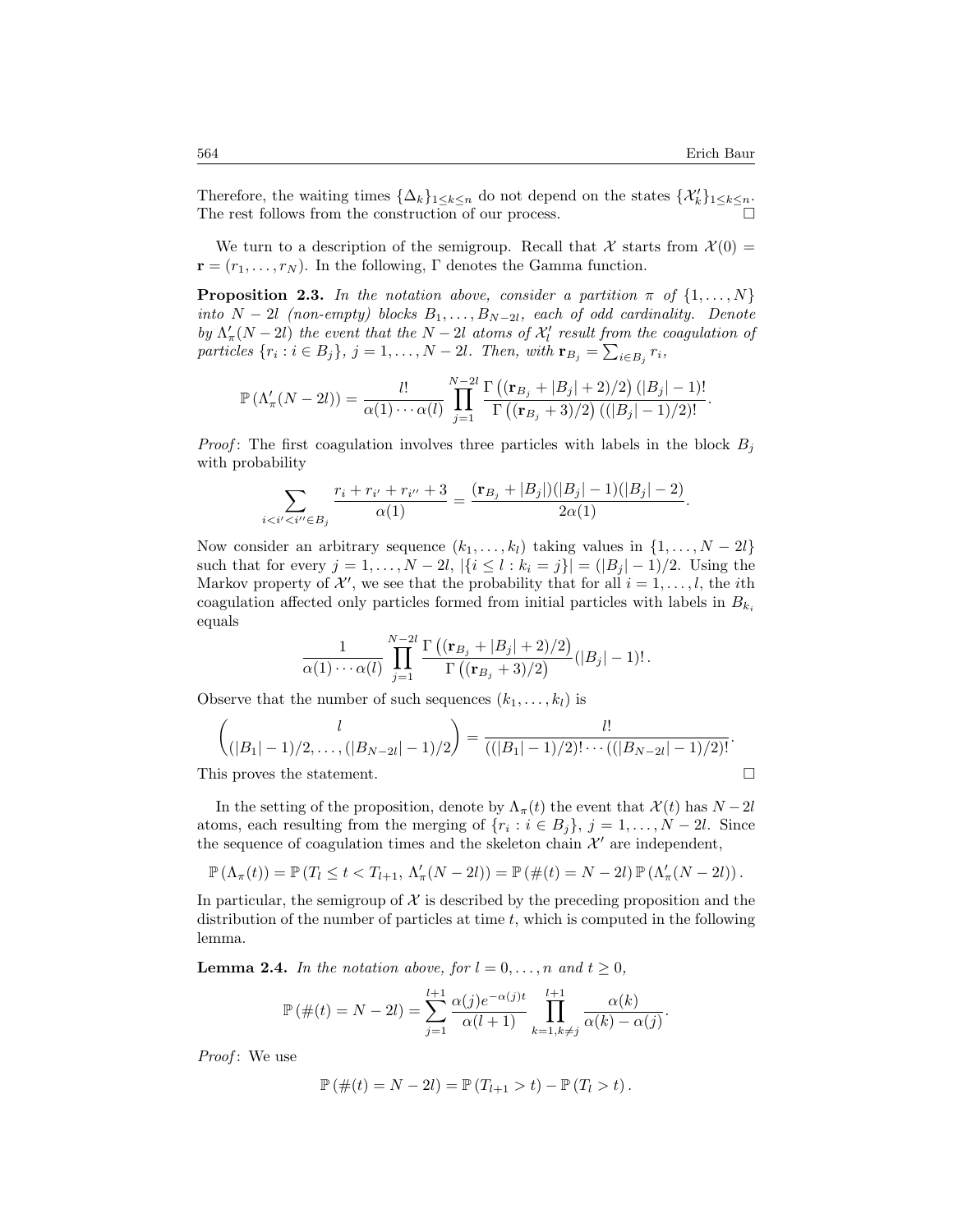Note that  $T_k$  is distributed according to  $\sum_{i=1}^k \alpha(i)^{-1} \mathbf{e}_i$ , where  $\alpha(i)$  is as in the statement of Proposition [2.2](#page-2-0), and  $e_1, e_2, \ldots$  is a sequence of independent standard exponential variables. As a general fact, a sum of *k* independent exponential variables with pairwise distinct parameters  $\alpha(i) > 0$  follows the hypoexponential distribution, that is the probability distribution with density

$$
f(x) = \sum_{i=1}^{k} \alpha(i) e^{-\alpha(i)x} \prod_{j=1, j \neq i}^{k} \frac{\alpha(j)}{\alpha(j) - \alpha(i)}.
$$

Integrating the density and regrouping terms result in the statement of the lemma.  $\Box$ 

<span id="page-4-1"></span>2.2. *The monodisperse case.* We turn to the situation where  $\mathcal{X}(0) = \mathbf{r} = (1, \ldots, 1)$ , that is the coalescent process is started from the monodisperse configuration consisting of  $N = 2n + 1$  atoms of unit mass. In this case, the total mass M equals N, so the rates  $\alpha(i)$  simplify to

<span id="page-4-2"></span>
$$
\alpha(i) = (N + 1 - i)(N + 1 - 2i)(N - 2i). \tag{2.1}
$$

*.*

If  $\mathbf{s} = (s_1, \ldots, s_m) \in \mathcal{S}^{\downarrow}$  we denote by  $\gamma(\mathbf{s})$  the number of different *m*-tuples that can be built from the elements  $s_i$  (recall that by our convention  $s_i > 0$ ). To put it into a formula, if  $\{s_{l_i}\}_{1 \leq i \leq p}$  is a maximal family of pairwise disjoint non-zero elements from the sequence **s**, and  $k_i = |\{j = 1, ..., m : s_j = s_{l_i}\}|$ , we define

$$
\gamma(\mathbf{s}) = \binom{m}{k_1, \ldots, k_p}
$$

In other words, the ranking map

$$
rk:\bigcup_{m=1}^\infty{\mathbb{N}}^m\longrightarrow{\mathcal S}^\downarrow
$$

which orders  $(r_1, \ldots, r_m) \in \mathbb{N}^m$  decreasingly satisfies  $|rk^{-1}(\mathbf{s})| = \gamma(\mathbf{s})$  for each  $\mathbf{s} \neq (0, \ldots) \in \mathcal{S}^{\downarrow}$ . As a corollary of Proposition [2.3,](#page-3-0) the one-dimensional statistics for  $\mathcal{X}'$  look as follows.

<span id="page-4-0"></span>**Corollary 2.5.** Let  $0 \leq l \leq n$  and  $\mathbf{s} = (s_1, \ldots, s_{N-2l}) \in S^{\downarrow}$  with  $s_i \in \mathbb{N}$  odd for all  $i, \text{ and } s_1 + \ldots + s_{N-2l} = N$ *. Then, in the situation described above,* 

$$
\mathbb{P}\left(\mathcal{X}'_l=\mathbf{s}\right)=\gamma(\mathbf{s})\frac{N}{N-2l}\binom{N}{l}^{-1}\prod_{i=1}^{N-2l}\frac{1}{s_i}\binom{s_i}{\frac{s_i+1}{2}}.
$$

*Proof*: The starting configuration is given by  $(r_1, \ldots, r_N)$  with  $r_i = 1$  for each *i*. Thus, if  $\mathcal{X}'_l$  has  $N-2l$  atoms of the sizes  $s_1 \geq \ldots \geq s_{N-2l}$ , then there is a partition  $\pi$  of  $\{1, \ldots, N\}$  into  $N-2l$  blocks  $B_1, \ldots, B_{N-2l}$  of cardinality  $|B_j| = s_j$ , such that the atoms of  $\mathcal{X}'_l$  evolved from merging the particles  $\{r_i : i \in B_j\}$ . Denote this event by  $\Lambda'_{\pi}(N-2l)$ . Since

$$
\alpha(1)\cdots\alpha(l) = \frac{N!(N-1)!}{(N-l)!(N-2l-1)!},
$$

we obtain from Proposition [2.3](#page-3-0) (note that here  $\mathbf{r}_{B_j} = |B_j| = s_j$ )

$$
\mathbb{P}\left(\Lambda'_{\pi}(N-2l)\right) = \frac{(N-1-2l)!}{(N-1)!} \binom{N}{l}^{-1} \prod_{i=1}^{N-2l} (s_i-1)! \binom{s_i}{\frac{s_i+1}{2}}.
$$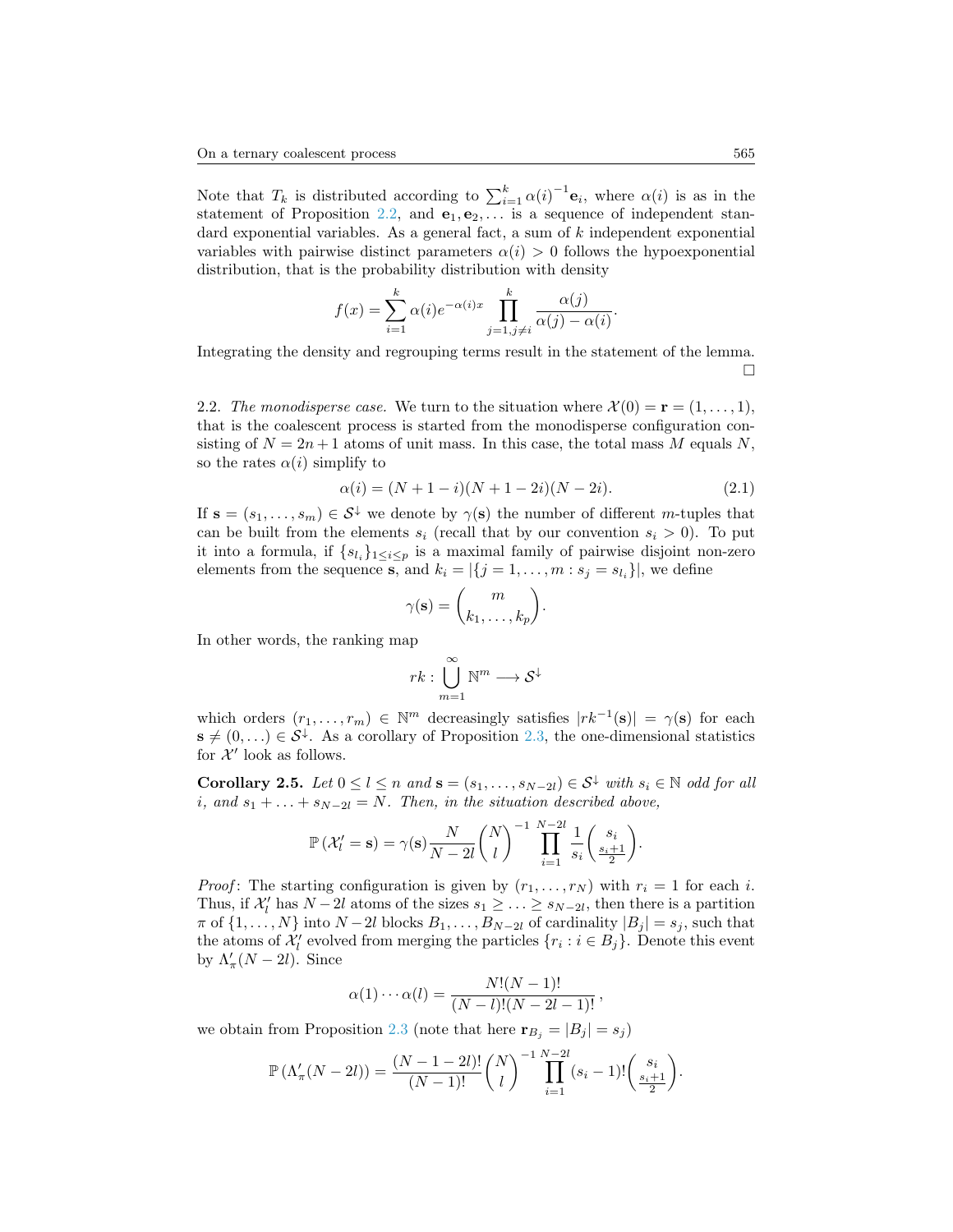The number of such partitions  $\pi$  is given by

$$
\frac{\gamma(\mathbf{s})}{(N-2l)!} \binom{N}{s_1,\ldots,s_{N-2l}}.
$$

By multiplying the last two expressions together, we arrive at the stated expression.  $\Box$ 

As the reader may already check at this stage,  $\mathcal{X}'_l$  has the same distribution as the decreasingly ranked sequence of  $N-2l$  independent copies  $\xi_i$  of the first hitting time of  $-1$  of a simple random walk, conditioned on  $\xi_1 + \ldots + \xi_{N-2l} = N$ (see Section [3.3](#page-8-0) for a definition of these quantities). Indeed, if  $\xi_{(k)}$  denotes the *k*th order statistic of  $\xi_1, \ldots, \xi_{N-2l}$ , then for  $\mathbf{s} = (s_1, \ldots, s_{N-2l}) \in \mathcal{S}^{\downarrow}$ 

$$
\mathbb{P}\left((\xi_{(N-2l)},\ldots,\xi_{(1)})=(s_1,\ldots,s_{N-2l})\,|\,\xi_1+\ldots+\xi_{N-2l}=N\right) \n= \gamma(\mathbf{s})\,\mathbb{P}\left((\xi_1,\ldots,\xi_{N-2l})=(s_1,\ldots,s_{N-2l})\,|\,\xi_1+\ldots+\xi_{N-2l}=N\right),
$$

and an application of Lemma [3.2](#page-8-1) affirms that the last expression coincides with that obtained in the corollary. The connection between random walks and the ternary coalescent will become much clearer in the next section.

#### <span id="page-5-0"></span>**3. Duality with fragmentation via random walks**

Our intention of this section is to prove duality of the ternary coalescent with a fragmentation process. Let us begin with an informal description of such processes.

Conversely to the phenomenon of coagulation of particles, one often observes in nature or science processes of fragmentation. In these systems, particles are broken into smaller pieces as time passes. As an example, one may think of DNA fragmentation in biology or fractures in geophysics. Just as for coalescent processes, one needs to impose constraints on such systems to make them mathematically tractable. First, one assumes that the process has no memory in the sense that the future does only depend on the present state and not on the past. Second, one supposes that a particle is entirely characterized by its size, that is by a real number, and third, one requires the system to fulfill the branching property, which means that particles split independently.

Naively, one might first guess that a coalescent process can always be turned into a fragmentation process by reversing time. However, even though the memoryless property is preserved under time reversal, the branching property is typically not fulfilled. In fact, there are only few examples known where a duality relation holds (see [Bertoin](#page-28-0) [\(2006a](#page-28-0)) Section 7 for an overview).

In view of our informal characterization, it is natural to call a Markov process with values in  $S^{\downarrow}$  a *ternary fragmentation process*, if each particle splits at a certain rate according to some dislocation law into three smaller pieces, where both the rate and the dislocation law depend only on the particle size *s*, and the sizes of the newly formed elements sum up to *s*. Ranked in decreasing order, these three particles together with the ones that did not split form the next state of the process. In particular, different particles split independently.

For our ternary coalescent starting from  $N = 2n + 1$  atoms of unit mass, we shall prove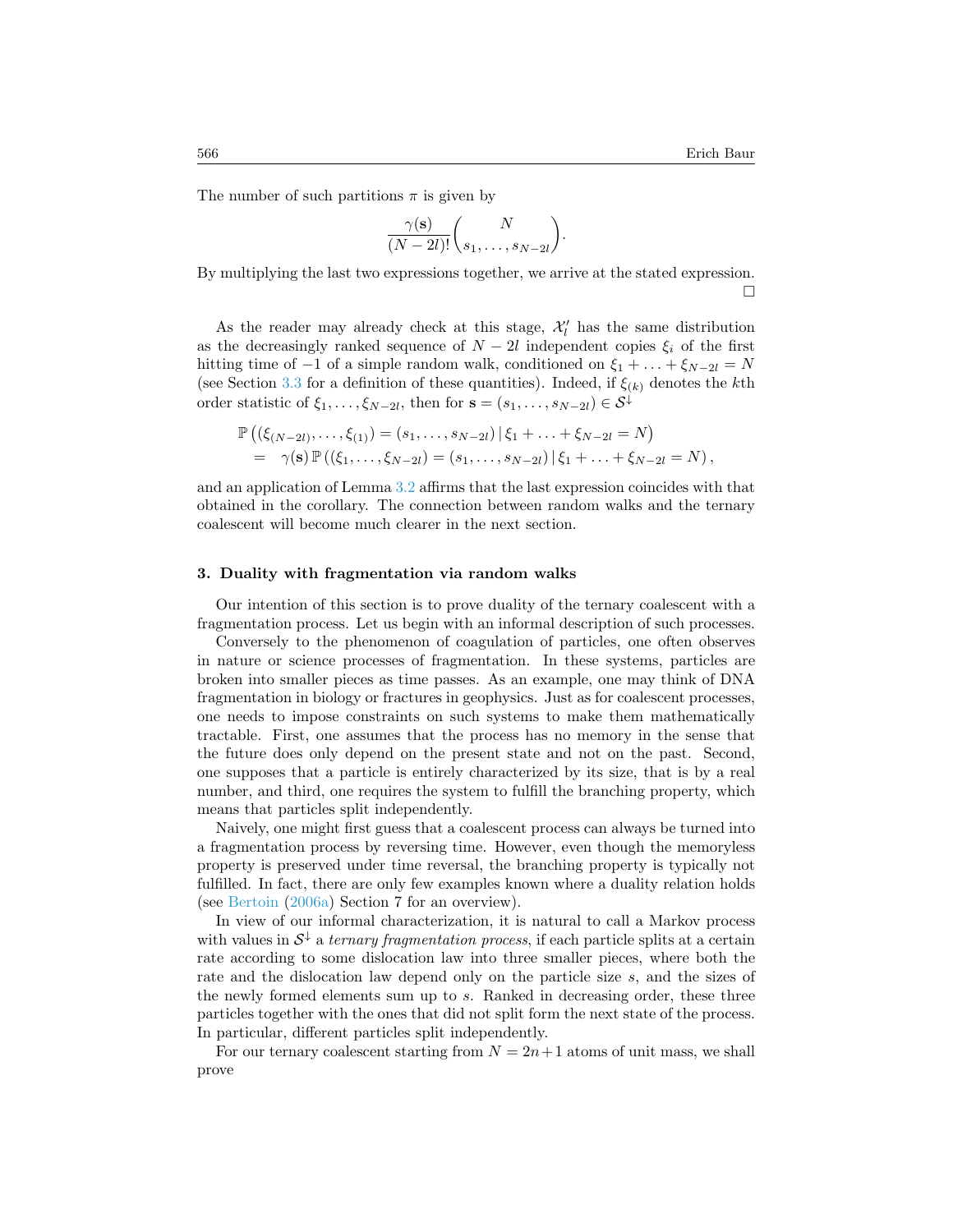<span id="page-6-1"></span>**Theorem 3.1.** *Reversing the coalescent chain*  $\{\mathcal{X}'_k\}_{0 \leq k \leq n}$  *in time results in the state chain of the fragmentation process, whose dynamics are given in Proposition [3.4.](#page-9-0)*

We will derive our result from an explicit construction of the skeleton chain  $\mathcal{X}'$ in terms of (lengths of) excursion intervals of a conditioned random walk. This representation will also be useful for studying asymptotic properties in the last section.

<span id="page-6-0"></span>3.1. *From configurations to paths to mass partitions.* We first show how subsets of  $\{0, 1, \ldots, 2n\}$  can be identified with certain paths of nearest neighbor walks on  $\mathbb{Z}$ of length  $2n + 1$ . The excursion intervals above two consecutive (new) minima of such paths partition the space  $\mathbb{Z}/(2n+1)\mathbb{Z}$  into discrete arcs. Taking the ranked sequence of their lengths, we obtain the main object of our interest.

To begin with, define the configuration space  $\mathcal{C}_n$  to be the set of all subsets of  $\{0, \ldots, 2n\}$  which have cardinality less or equal to *n*. We often represent  $x \in C_n$  by the vector  $(x(i))_{0 \leq i \leq 2n}$ , where

$$
x(i) = \begin{cases} 1, & i \in x \\ 0, & i \notin x \end{cases}.
$$

Under this identification, we may regard *x* as a mass distribution. We use the terminology that a site *i* is occupied by a mass if  $x(i) = 1$  and vacant otherwise. The number of occupied sites (the cardinality of the subset *x*) is denoted by

$$
|x| = |\{i \in \{0, \ldots, 2n\} : x(i) = 1\}|.
$$

We identify a configuration  $x \in \mathcal{C}_n$  with a path of a nearest neighbor walk of length  $2n + 1$  on  $\mathbb Z$  in the following way. Starting from the origin at time zero, the walk goes one step up if site 0 is occupied, i.e.  $x(0) = 1$ , and down otherwise, then above if  $x(1) = 1$ , down if  $x(1) = 0$  and so on, up to time  $2n$ . More precisely, the corresponding path *S*(*x*) is given by *S*(*x*)<sub>0</sub> = 0 and for  $1 \le j \le 2n + 1$ ,

$$
S(x)_{j} = 2\left(\sum_{i=0}^{j-1} x(i)\right) - j.
$$

Notice that by definition,  $S(x)_{2n+1} = 2(|x| - n) - 1$ . Clearly, the mapping  $C_n \ni x \mapsto S(x)$  is one-to-one.

As we show next, the excursion intervals of such a path provide us with an element  $\varphi_1(x)$  in the space of cyclically ordered partitions of  $\mathbb{Z}/(2n+1)\mathbb{Z}$  into discrete arcs,

$$
\mathcal{P}_{2n+1}^{\circ} = \{ \mathbf{s}^{\circ} = (\mathbf{s}_1, \dots, \mathbf{s}_m) : \text{there exist } a_1 < a_2 < \dots < a_m \le 2n+1, \\ m, a_i \in \mathbb{N}, \text{ such that for } 1 \le i \le m-1, \mathbf{s}_i = [a_i, a_{i+1}) \cap \mathbb{N}, \\ \mathbf{s}_m = ([a_m, 2n+1) \cup [0, a_1)) \cap \mathbb{Z}_+ \}.
$$

Take  $x \in \mathcal{C}_n$ , and let  $M = -S(x)_{2n+1}$ . With  $\underline{m}(x) = \min_{0 \leq j \leq 2n+1} S_j(x)$ , define the first time at which  $S(x)$  reaches  $m(x) + k$ ,  $k = 0, \ldots, M - 1$ ,

$$
m_k(S(x)) = \inf \{ j \ge 0 : S_j(x) = \underline{m}(x) + k \} .
$$

For  $i = 1, ..., M$ , put  $a_i = m_{M-i}(S(x))$ .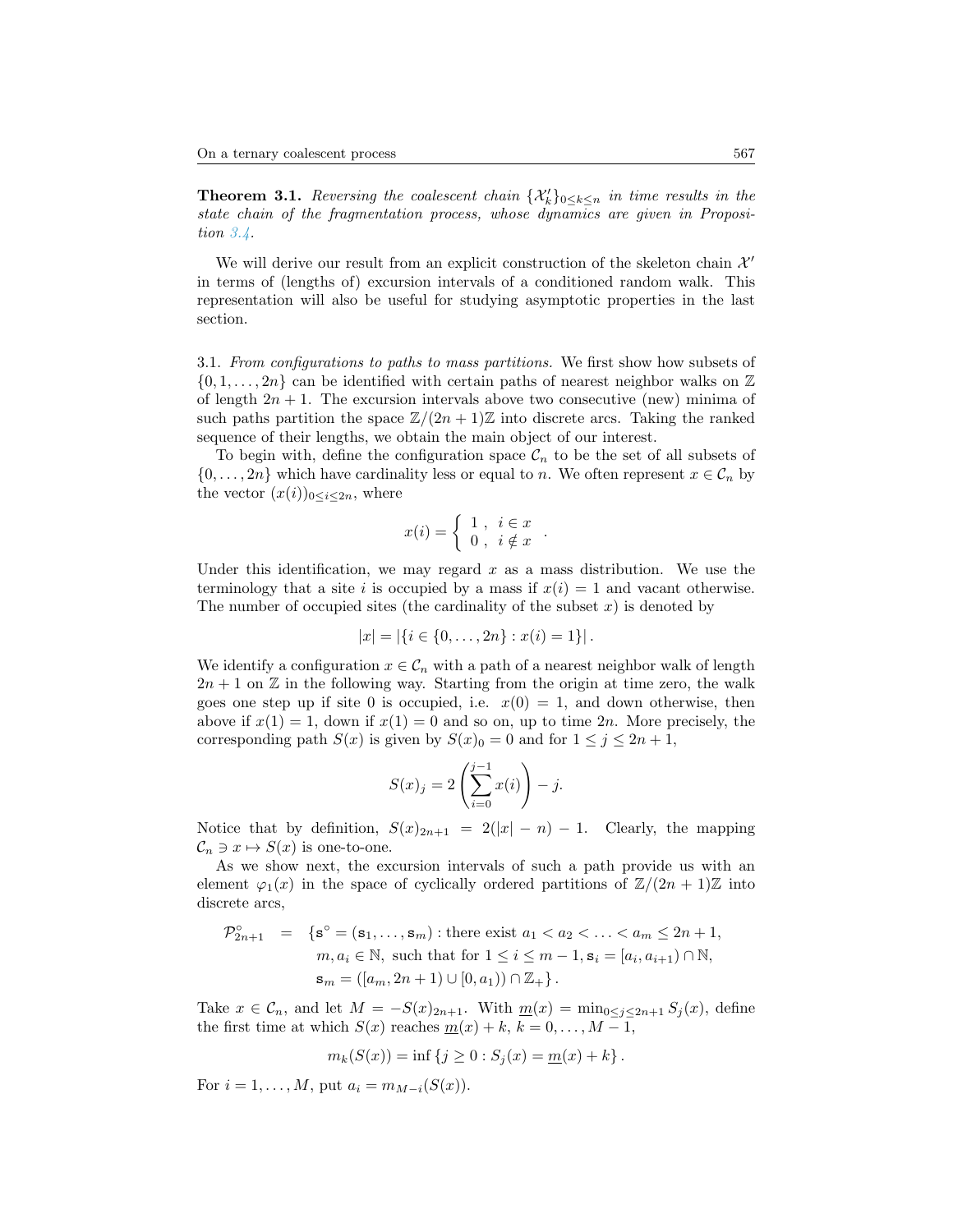

FIGURE 3.1. The black dots represent the configuration  $x =$  $\{0, 4, 7, 8, 9, 11, 12\} \subset \mathcal{C}_8$ . The corresponding path  $S(x)$  starts at zero and ends in *−*3 at time 17. It is periodically extended up to time 20 to better recognize the excursion intervals  $\varphi_1(x)$ . They are visualized by the dashed line above the *x*-axis, where the crosses mark the endpoints of the intervals, i.e.  $\varphi_1(x) = (\mathbf{s}_1, \mathbf{s}_2, \mathbf{s}_3)$  with  $\mathbf{s}_1 = [3, 4) \cap \mathbb{N}, \, \mathbf{s}_2 = [4, 7) \cap \mathbb{N}, \, \mathbf{s}_3 = ([7, 17) \cup [0, 3)) \cap \mathbb{Z}_+.$ 

We construct a sequence  $\mathbf{s}^{\circ} = (\mathbf{s}_1, \dots, \mathbf{s}_M) \in \mathcal{P}_{2n+1}^{\circ}$  by setting  $\mathbf{s}_i = [a_i, a_{i+1}) \cap \mathbb{N}$ for  $i = 1, ..., M − 1$ ,  $\mathbf{s}_M = (\lbrack a_M, 2n + 1 \rbrack) \cup \lbrack 0, a_1 \rbrack) \cap \mathbb{Z}_+$ . In other words, if we look for  $k = 0, \ldots, 2n$  at the shifted path  $\theta_k(S(x))$  defined by

$$
\theta_k(S(x))_i = \begin{cases} S(x)_{i+k} - S(x)_k & , \quad 0 \le i \le 2n+1-k \\ S(x)_{i+k-(2n+1)} + S(x)_{2n+1} - S(x)_k & , \quad 2n+1-k & < i \le 2n+1 \end{cases}
$$

then the element s *◦* corresponds to the *M* successive excursion intervals of  $\theta_{m_{M-1}} S(x)$  above two consecutive (new) minima. The length  $|s_i|$  of such an interval is also referred to as a *ladder epoch*. We let  $\varphi_1(x) = s^\circ$  and define  $\varphi_2$  as the function which sends  $\mathbf{s}^{\circ} = (\mathbf{s}_1, \dots, \mathbf{s}_m) \in \mathcal{P}^{\circ}_{2n+1}$  to its arc lengths  $\{|\mathbf{s}_i|\}_{1 \leq i \leq m}$ , arranged in decreasing order. In this way, we obtain an element in the space of mass partitions

$$
\mathcal{P}_{2n+1}^{\downarrow} = \left\{ \mathbf{s} = (s_1, \dots, s_m) : s_1 \ge s_2 \ge \dots \ge s_m, m, s_i \in \mathbb{N}, \sum_{i=1}^m s_i = 2n+1 \right\}.
$$

By filling up with an infinite sequence of zeros, we will often identify mass partitions with elements in  $S^{\downarrow}$ . To summarize our construction, the concatenation map  $\varphi$ 

$$
\varphi = \varphi_2 \circ \varphi_1 : \mathcal{C}_n \xrightarrow{\varphi_1} \mathcal{P}_{2n+1}^{\circ} \xrightarrow{\varphi_2} \mathcal{P}_{2n+1}^{\downarrow} \subset \mathcal{S}^{\downarrow}.
$$

sends configurations  $x \in \mathcal{C}_n$  via their path representations to partitions of  $\mathbb{Z}/(2n+1)\mathbb{Z}$  and then to mass partitions.

<span id="page-7-0"></span>3.2. *Random evolution.* Our purpose here is to randomize the input of the map  $\varphi: \mathcal{C}_n \to \mathcal{P}_{2n+1}^{\downarrow}$  to obtain (a sequence of) random mass partitions. More precisely, we construct two Markov chains on  $C_n$  running from time zero up to  $n$  as follows. Let  $X = \{X_k\}_{0 \le k \le n}$  be the Markov chain with  $X_0 = \emptyset$  and transition probabilities

$$
p_X(x,y) = \begin{cases} \frac{1}{2n+1-|x|}, & x \subset y \text{ and } y \backslash x = \{i\} \text{ for some } i \in \{0,\ldots,2n\} \backslash x \\ 0, & \text{otherwise} \end{cases}.
$$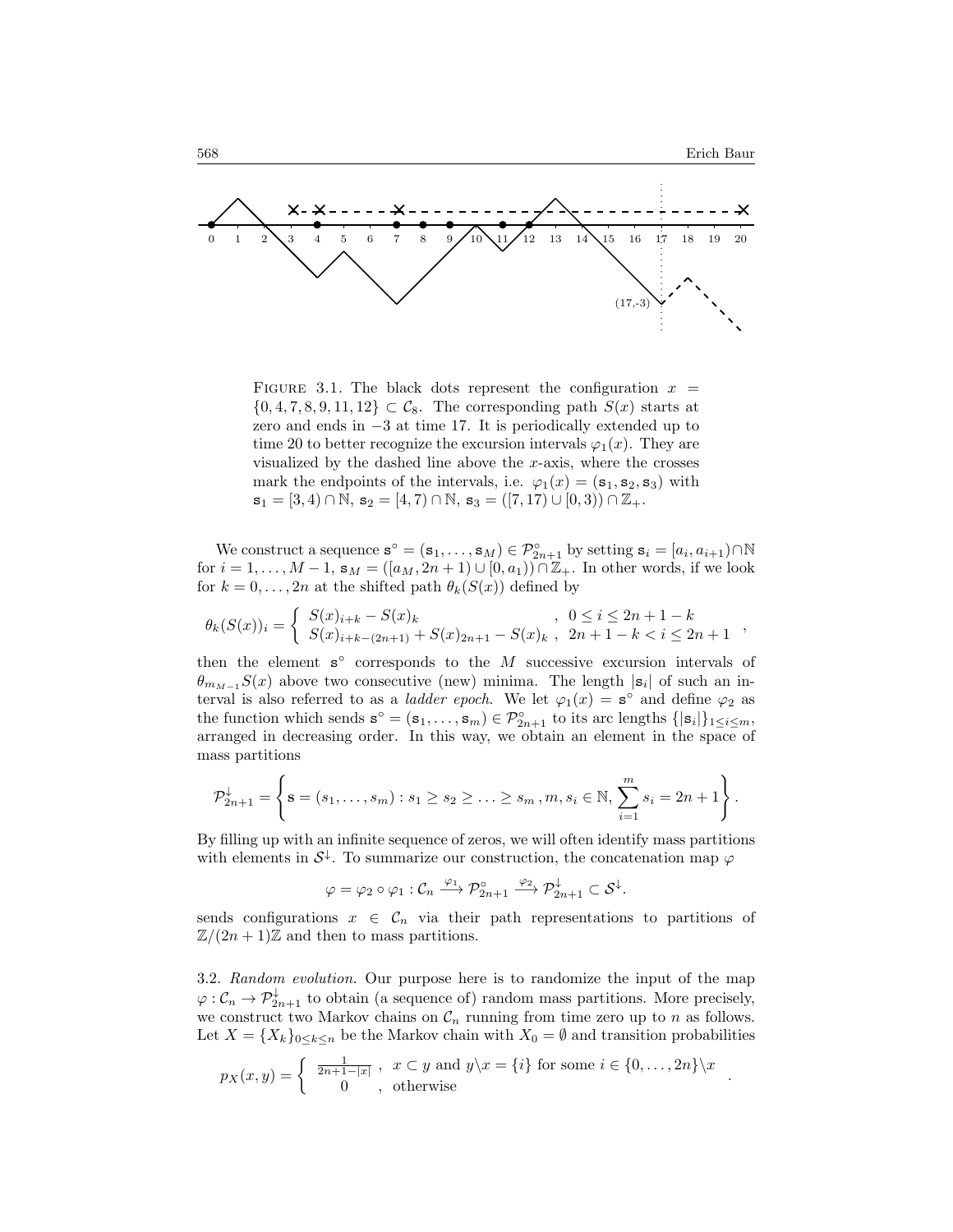In words,  $(X_0, \ldots, X_l)$  is obtained by occupying successively *l* sites from  $\{0, \ldots, 2n\}$ , chosen uniformly at random. From the point of view of sets,  $X_l$  is uniformly distributed on the space of all *l*-subsets of  $\{0, \ldots, 2n\}$ . By identifying with the random path  $S(X_l)$ , we will also think of  $X_l$  as simple random walk up to time  $2n + 1$ , conditioned to end at position  $-2(n - l) - 1$ .

Let  $Y = \{Y_k\}_{0 \leq k \leq n}$  be the Markov chain with  $Y_0$  being uniformly distributed on the space of all *n*-subsets of  $\{0, \ldots, 2n\}$  and transition probabilities

$$
p_Y(x,y) = \begin{cases} \frac{1}{|x|}, & y \subset x \text{ and } x \backslash y = \{i\} \text{ for some } i \in \{0,\ldots,2n\} \backslash y \\ 0, & \text{otherwise} \end{cases}.
$$

In words,  $(Y_0, \ldots, Y_l)$  is obtained by removing successively *l* masses chosen uniformly at random from the starting configuration  $Y_0$ . In terms of sets,  $Y_l$  is uniformly distributed on the space of all  $(n - l)$ - subsets of  $\{0, \ldots, 2n\}$ . As above,  $Y_l$ can be identified with simple random walk up to time  $2n + 1$ , conditioned to end at *−*2*l −* 1. Note that by construction, we have the duality relation

<span id="page-8-2"></span>
$$
(X_0, \dots, X_n) \stackrel{\text{d}}{=} (Y_n, \dots, Y_0). \tag{3.1}
$$

<span id="page-8-0"></span>3.3. *Realization of the skeleton chains.* We are not interested in *X* and *Y* themselves, but rather in  $\varphi(X) = {\varphi(X_k)}_{0 \leq k \leq n}$  and  $\varphi(Y)$ . As we will show in Proposition [3.5,](#page-11-0) the former is the state chain of the ternary coalescent starting from  $N = 2n + 1$  atoms of unit mass. The latter is characterized by Proposition [3.4](#page-9-0) as the state chain of a fragmentation process starting from a single particle of mass *N*.

We need some preparation. Recall that simple random walk on  $\mathbb Z$  is the Markov chain  $S = \{S_m\}_{m>0}$  with  $S_0 = 0$  and  $S_m = \zeta_1 + \ldots + \zeta_m$ , where  $\zeta_1, \zeta_2, \ldots$  are independent random variables with  $\mathbb{P}(\zeta_i = \pm 1) = 1/2$ . For  $k \in \mathbb{Z}$ , the first hitting time of *k* is denoted by

$$
H_k = \inf\{m \ge 1 : S_m = k\}.
$$

The following result on the distribution of *H<sup>k</sup>* is classical.

<span id="page-8-1"></span>**Lemma 3.2.** *Let*  $k \in \mathbb{Z}$ *,*  $k \neq 0$ *, and*  $m \in \mathbb{N}$ *. Then* 

$$
\mathbb{P}(H_k = m) = \begin{cases} \frac{|k|}{m} {m \choose (m+|k|)/2} 2^{-m}, & k = m \text{[mod 2]} \\ 0 & , k \neq m \text{[mod 2]} \end{cases}
$$

*Moreover, if*  $m = 2n + 1$  *and*  $k$  *is a fixed odd number, as*  $n \rightarrow \infty$ *,* 

$$
\mathbb{P}\left(H_k = m\right) \sim \frac{1}{2} \sqrt{\frac{1}{\pi n^3}}.
$$

*Proof* : Clearly, for the probability to be different from zero the numbers *k* and *m* must have the same parity. Then, using the hitting time theorem (see for example [Kemperman](#page-28-4) [\(1961](#page-28-4))) in the first equality,

$$
\mathbb{P}(H_k = m) = \frac{|k|}{m} \mathbb{P}(S_m = k) = \frac{|k|}{m} {m \choose (m+|k|)/2} 2^{-m}.
$$

The second statement follows from Stirling's formula for the factorial.  $\Box$ 

*.*

Before looking at  $\varphi(X)$  and  $\varphi(Y)$  in detail, let us give an indication that the former is the skeleton chain of the ternary coalescent. Recall Corollary [2.5](#page-4-0) and the connection between  $\mathcal{X}'$  and hitting times. Let  $N = 2n + 1$ ,  $0 \leq l \leq n$ , and take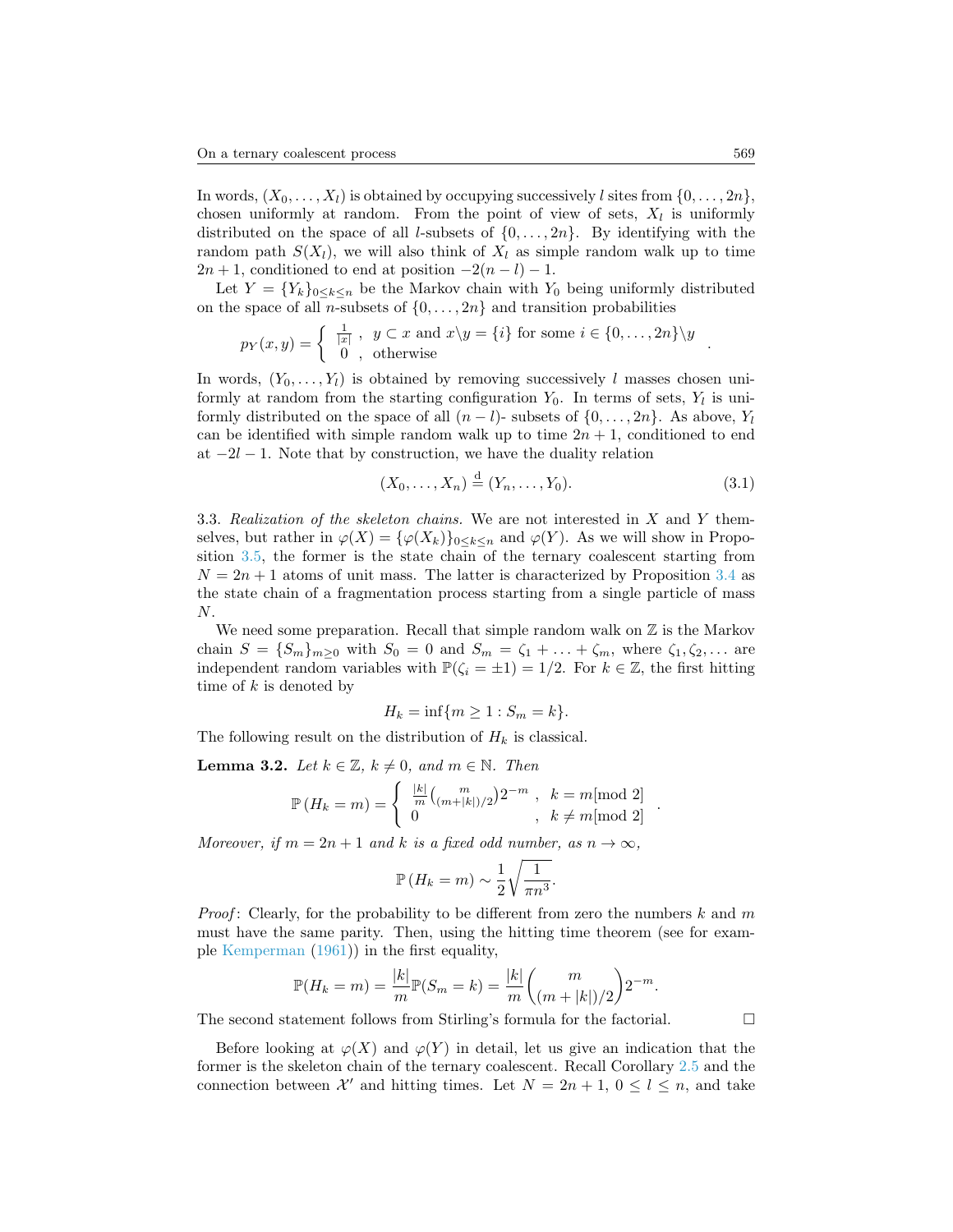*N* independent copies  $\xi_i$  of the hitting time  $H_{-1}$ . Denote by  $\xi_{(k)}$  the *k*th order statistic of  $\xi_1, \ldots, \xi_{N-2l}$ .

<span id="page-9-1"></span>**Proposition 3.3.**  $\varphi(X_l)$  is distributed according to  $(\xi_{(N-2l)}, \ldots, \xi_{(1)})$  conditionally *on*  $\xi_1 + \ldots + \xi_{N-2l} = N$ , *i.e.* the one-dimensional distributions of  $\varphi(X)$  and  $\mathcal{X}'$ *started from N atoms of mass one agree.*

*Proof*: We identify  $X_l$  with simple random walk  $S(X_l)$  up to time *N*, conditioned to end at  $-(N-2l)$ . For notational simplicity, let us write *S* instead of  $S(X_l)$ . Also recall the definitions of  $\theta_k(S)$  and  $m_k(S)$  from Section [3.1.](#page-6-0) By Theorem 1 of [Bertoin](#page-28-5) [et al.](#page-28-5) ([2003\)](#page-28-5), if *v* is a uniform random variable on  $\{0, \ldots, N-2l-1\}$  independent of *S*, then the chain  $\theta_{m_{\nu}}(S)$  has the law of *S* conditioned on  $H_{-(N-2l)} = N$ . Moreover, the index  $m_{\nu}$  is uniformly distributed on  $\{0, \ldots, N-1\}$  and independent of the chain  $\theta_{m_{\nu}}(S)$ . Denote by  $\theta_k X_l$  the shifted configuration defined by  $\theta_k X_l(i) =$  $X_l(i+k \text{mod } N]$ . Clearly,  $\varphi(X_l) = \varphi(\theta_k X_l)$  for each *k*. From Theorem 1 of [Bertoin](#page-28-5) [et al.](#page-28-5) ([2003\)](#page-28-5) we thus infer that for  $(s_1, \ldots, s_{N-2l}) \in S^{\downarrow}$ ,

$$
\mathbb{P}(\varphi(X_l) = (s_1, ..., s_{N-2l})) = \mathbb{P}(\varphi(\theta_{m_{\nu}} X_l) = (s_1, ..., s_{N-2l}))
$$
  
= 
$$
\mathbb{P}((\xi_{(N-2l)}, ..., \xi_{(1)}) = (s_1, ..., s_{N-2l}) | \xi_1 + ... + \xi_{N-2l} = N).
$$

For the moment, we leave  $\varphi(X)$  aside and first turn to  $\varphi(Y)$ . In the sequel it is convenient to use the notion of multisets, which we distinguish from normal sets by using double braces. For example,  $\{\{a, b, c, c\}\}\$ contains the elements *a*, *b* each with multiplicity 1 and the element *c* with multiplicity 2. The cardinality of this multiset is 4, the order of elements is irrelevant, as for sets.

Let  $\xi_1, \xi_2, \xi_3$  be three independent copies of the hitting time  $H_{-1}$ . To state the transition mechanism of  $\varphi(Y)$  in a concise way, we define a family  $\mu = (\mu_s, s \geq 3$  odd) of probability laws, supported on

$$
\Omega_s = \{ R = \{ \{r_1, r_2, r_3\} \} : r_i \in \mathbb{N} \text{ odd}, r_1 + r_2 + r_3 = s \},
$$

by setting

$$
\mu_s(R) = \mathbb{P}\left(\{\{\xi_1, \xi_2, \xi_3\}\} = R \mid \xi_1 + \xi_2 + \xi_3 = s\right). \tag{3.2}
$$

More explicitly, applying Lemma [3.2](#page-8-1) results in the expression

$$
\mu_s(R) = \gamma \frac{s}{3r_1r_2r_3} \binom{r_1}{\frac{r_1+1}{2}} \binom{r_2}{\frac{r_2+1}{2}} \binom{r_3}{\frac{r_3+1}{2}} \left[ \binom{s}{\frac{s+3}{2}} \right]^{-1},\tag{3.3}
$$

*.*

where  $\gamma$  is the number of triplets  $(r_i, r_j, r_k)$  that can be formed from  $R = \{\{r_1, r_2, r_3\}\}\$ 

$$
\gamma = \begin{cases} 6, & |\{r_1, r_2, r_3\}| = 3 \\ 3, & |\{r_1, r_2, r_3\}| = 2 \\ 1, & |\{r_1, r_2, r_3\}| = 1 \end{cases}
$$

<span id="page-9-0"></span>**Proposition 3.4.**  $\varphi(Y) = {\varphi(Y_k)}_{0 \leq k \leq n}$  *is a Markov chain. Its transition mechanism from time*  $l \leq n-1$  *to*  $l+1$  *is described as follows.* 

(a) *Conditionally on*  $\varphi(Y_l) = \mathbf{s} = (s_1, \ldots, s_{2l+1}) \in \mathcal{P}_{2n+1}^{\downarrow}$ , select an index  $\iota \in \{1, \ldots, 2l + 1\}$  *according to the law* 

$$
\mathbb{P}\left(\iota=i \mid \varphi(Y_l)=\mathbf{s}\right)=\frac{s_i-1}{2(n-l)}.
$$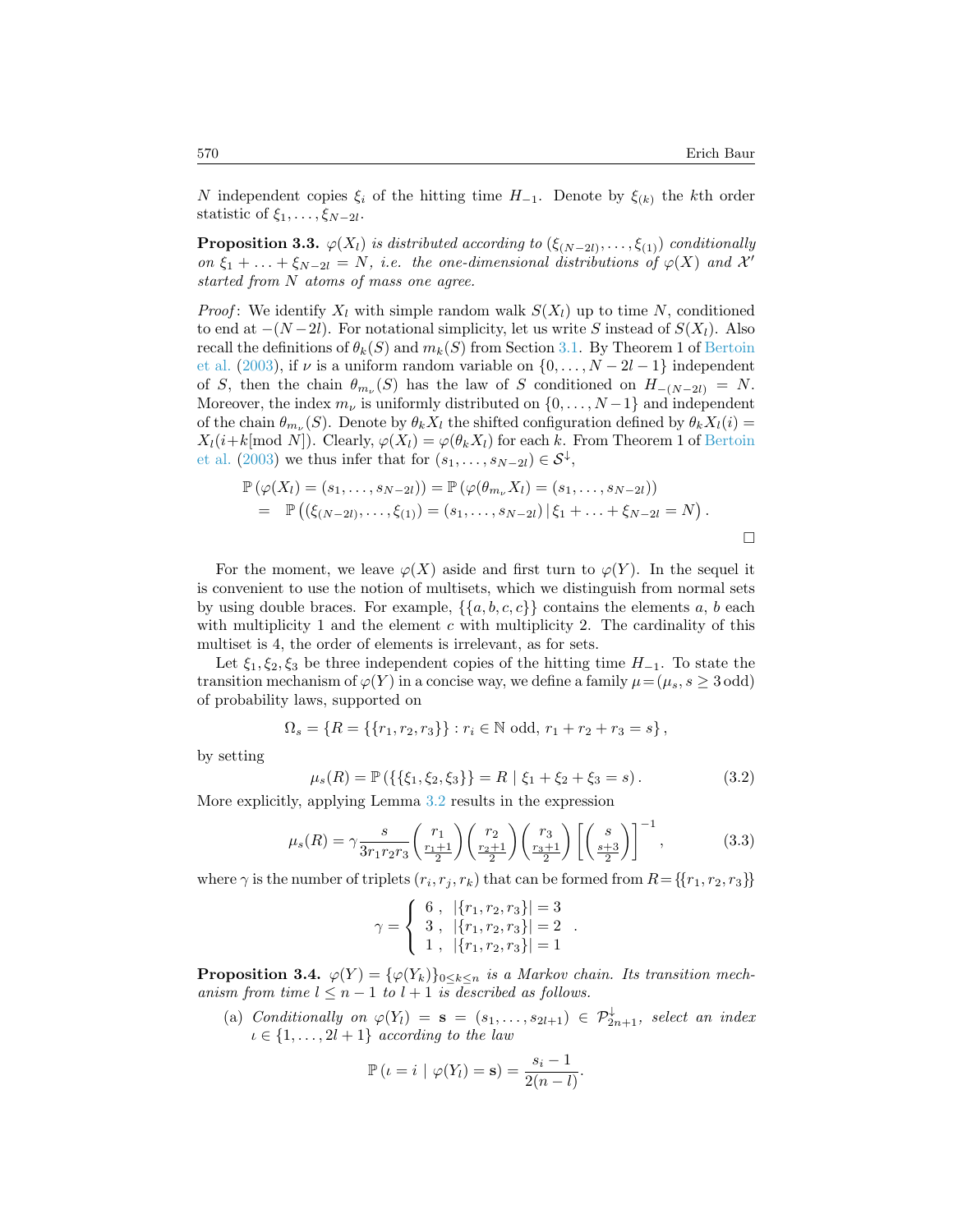(b) *Given*  $\varphi(Y_l) = \mathbf{s}$  *and*  $\iota = i$ , *split*  $s_i$  *according to the law*  $\mu_{s_i}$  *into three numbers and rank them together with*  $s_m$ ,  $m \in \{1, \ldots, 2l+1\} \setminus \{i\}$ , in decreasing *order to obtain a new mass partition.*

*Proof*: Fix  $l \in \{0, \ldots, n-1\}$ . We write  $\varphi(Y)_{0:i}$  for the vector  $(\varphi(Y_0), \ldots, \varphi(Y_i))$ . The Markov property will follow from

- (1)  $\varphi(Y)_{0:l}$  and  $\varphi(Y_{l+1})$  are conditionally independent given  $\varphi_1(Y_l)$ .
- (2)  $\varphi_1(Y_l)$  and  $\varphi(Y_{l+1})$  are conditionally independent given  $\varphi(Y_l)$ .

Indeed, assuming (i) and (ii), with  $\mathbf{r}_{0:l+1} = (\mathbf{r}_0, \ldots, \mathbf{r}_{l+1}) \in \mathcal{P}_{2n+1}^{\downarrow} \times \ldots \times \mathcal{P}_{2n+1}^{\downarrow}$ 

$$
\mathbb{P}(\varphi(Y)_{0:l+1} = \mathbf{r}_{0:l+1})
$$
\n
$$
= \sum_{\mathbf{u}:\varphi_2(\mathbf{u}^{\circ}) = \mathbf{r}_l} \mathbb{P}(\varphi(Y)_{0:l} = \mathbf{r}_{0:l} | \varphi_1(Y_l) = \mathbf{u}^{\circ}) \mathbb{P}(\varphi(Y_{l+1}) = \mathbf{r}_{l+1} | \varphi_1(Y_l) = \mathbf{u}^{\circ})
$$
\n
$$
\times \mathbb{P}(\varphi_1(Y_l) = \mathbf{u}^{\circ})
$$
\n
$$
= \mathbb{P}(\varphi(Y_{l+1}) = \mathbf{r}_{l+1} | \varphi(Y_l) = \mathbf{r}_l) \mathbb{P}(\varphi(Y)_{0:l} = \mathbf{r}_{0:l}).
$$

For (i), the key step is to show that the conditional law of  $\varphi(Y)_{0:l}$  given  $Y_l$  only depends on  $\varphi_1(Y_i)$ . In that direction, we work conditionally on  $\varphi_1(Y_i) = \mathbf{s}^\circ =$  $(\mathbf{s}_1, \ldots, \mathbf{s}_{2l+1})$  and denote by  $N_k(i) = |Y_k \cap \mathbf{s}_i|$  the number of sites of the arc  $s_i$  which are occupied by  $Y_k$ . Write  $N_k$  for the family  $\{N_k(i)\}_{1 \le i \le 2l+1}$ . Let  $i_l$ denote the unique index such that the singleton  $Y_{l-1}\ Y_l \subset s_{i_l}$ . In other words,  $i_l$ is the unique index *i* such that  $N_{l-1}(i) = N_l(i) + 1$ . Then  $\varphi_1(Y_{l-1})$  results from  $\varphi_1(Y_l) = \mathbf{s}$  by merging the arcs  $\mathbf{s}_{i_l}, \mathbf{s}_{i_l+1}$  and  $\mathbf{s}_{i_l+2}$  (with the convention that indices of arcs are taken modulo  $2l + 1$ ). By iteration, we realize that the sequence  $N_{0:l} = (N_0, \ldots, N_l)$  determines  $\varphi_1(Y)_{0:l}$  and therefore also  $\varphi(Y)_{0:l}$ . Hence it now suffices to check that the conditional distribution of  $N_{0:l}$  given  $Y_l$  only depends on  $\varphi_1(Y_l) = \mathbf{s}^\circ$ , which is straightforward from the dynamics and the observation that for every  $i = 1, \ldots, 2l + 1$ , the arc  $s_i$  has exactly  $(|s_i| + 1)/2$  sites which are not occupied by *Y<sup>l</sup>* .

We are now able to prove (i). Take  $\mathbf{t} \in \mathcal{P}_{2n+1}^{\downarrow}$  with  $\mathbb{P}(\varphi_1(Y_l) = \mathbf{s}^{\circ}, \varphi(Y_{l+1}) = \mathbf{t}) >$ 0. Then

$$
\mathbb{P}(\varphi(Y)_{0:l} = \mathbf{r}_{0:l}, \varphi_1(Y_l) = \mathbf{s}^{\circ}, \varphi(Y_{l+1}) = \mathbf{t}) \n= \sum_{\substack{x \in \varphi_1^{-1}(\mathbf{s}^{\circ}), \\ y \in \varphi^{-1}(\mathbf{t})}} \mathbb{P}(\varphi(Y)_{0:l} = \mathbf{r}_{0:l} \mid Y_l = x, Y_{l+1} = y) \mathbb{P}(Y_l = x, Y_{l+1} = y).
$$

Since *Y* is a Markov chain, it follows that for  $x, y \in C_n$  with  $\mathbb{P}(Y_l = x, Y_{l+1} = y) > 0$ ,

$$
\mathbb{P}(\varphi(Y)_{0:l} = \mathbf{r}_{0:l} | Y_l = x, Y_{l+1} = y) = \mathbb{P}(\varphi(Y)_{0:l} = \mathbf{r}_{0:l} | Y_l = x).
$$

Plugging this into the above formula and using the conditional independence of  $\varphi(Y)_{0:l}$  and  $Y_l$  given  $\varphi_1(Y_l)$ , we deduce that for  $x \in \varphi_1^{-1}(\mathbf{s}^{\circ}),$ 

$$
\mathbb{P}(\varphi(Y)_{0:l} = \mathbf{r}_{0:l} | \varphi_1(Y_l) = \mathbf{s}^{\circ}, \varphi(Y_{l+1}) = \mathbf{t}) = \mathbb{P}(\varphi(Y)_{0:l} = \mathbf{r}_{0:l} | Y_l = x).
$$

Similarly, one sees that the right hand side equals  $\mathbb{P}(\varphi(Y)_{0:l} = \mathbf{r}_{0:l} | \varphi_1(Y_l) = \mathbf{s}^{\circ}),$ and (i) follows. We turn to (ii) and the description of the transition mechanism. We keep the conditioning on  $\varphi_1(Y_l) = \mathbf{s}^\circ$ . Note that  $Y_{l+1}$  evolves from  $Y_l$  by removing uniformly at random one of the  $n - l$  masses. By identifying  $Y_l$  with  $S(Y_l)$ , this amounts to switching one of the upward steps chosen uniformly at random into a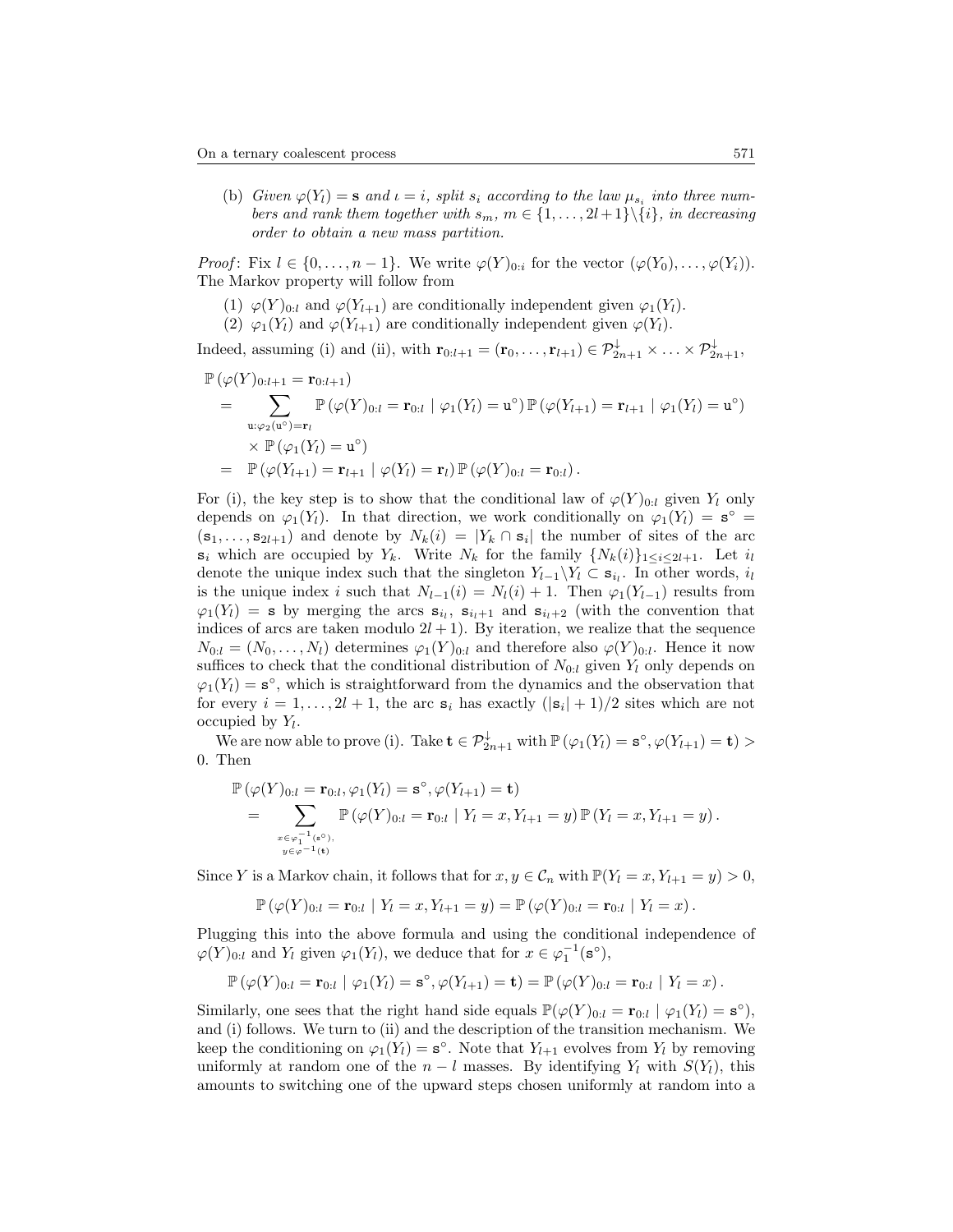

FIGURE 3.2. The transition mechanism from  $\varphi(Y_1)$  to  $\varphi(Y_2)$ , where  $n = 6$ . Here, at time 1 the chain *Y* is in the configuration state  $Y_1 = \{1, 2, 6, 8, 9\}$ . Then the mass at position 8 is removed. For the corresponding path, this means that the upward step at time 8 is changed into a downward step. The new path  $S(Y_2)$  coincides up to time 8 with the old path  $S(Y_1)$  and is then indicated by the dashed line. The excursion interval [6*,* 13) is broken into three intervals  $[6, 9)$ ,  $[9, 12)$ ,  $[12, 13)$ . Therefore,  $\varphi_1(Y_2) = (\mathbf{s}_1, \mathbf{s}_2, \mathbf{s}_3, \mathbf{s}_4, \mathbf{s}_5)$  with  $\mathbf{s}_1 = [1, 6) \cap \mathbb{N}, \mathbf{s}_2 = [6, 9) \cap \mathbb{N},$  $\mathbf{s}_3 = [9, 12) \cap \mathbb{N}, \ \mathbf{s}_4 = [12, 13) \cap \mathbb{N}, \ \mathbf{s}_5 = [0, 1) \cap \mathbb{Z}_+ \text{ and } \varphi(Y_2) =$  $(5, 3, 3, 1, 1).$ 

downward step. More precisely, under our conditioning, the *i*th arc s*<sup>i</sup>* is picked with probability

<span id="page-11-1"></span>number of upward steps over 
$$
\mathbf{s}_i
$$
 =  $\frac{(|\mathbf{s}_i| - 1)/2}{n - l}$ , (3.4)

then one of the upward steps over  $s_i$  is selected with uniform probability and changed into a downward step. Up to a vertical shift in space,  $S(Y_l)$  restricted to the arc  $s_i$  obeys the law of simple random walk conditioned on  $H_{-1} = |s_i|$  (with an obvious modification for the last arc  $s_{2l+1}$ ). Given an upward step over  $s_i$  is switched,  $S(Y_{l+1})$  restricted to  $s_i$  can therefore be seen as simple random walk conditioned on  $H_{-3} = |\mathbf{s}_i|$ . In terms of  $\varphi(Y)$ , we deduce that  $\varphi(Y_{l+1})$  is obtained byfirst picking the *i*th arc  $s_i$  with probability given in  $(3.4)$  $(3.4)$ , then splitting its length according to  $\mu_{|\mathbf{s}_1|}$  into three numbers  $r_1, r_2, r_3$  corresponding to the first three ladder epochs of simple random walk conditioned on *H−*<sup>3</sup> = *|*s*<sup>i</sup> |*, and finally ranking them together with the numbers  $|\mathbf{s}_i|, j \neq i$ , in decreasing order. In particular, we realize that for predicting  $\varphi(Y_{l+1})$  out of  $\varphi_1(Y_l)$ , the additional information given by  $\varphi_1(Y_l)$ compared to  $\varphi(Y_l)$ , namely the location of the arcs, is irrelevant. Hence also (ii)  $\Box$ holds.

Let us now characterize  $\varphi(X)$ .

<span id="page-11-0"></span>**Proposition 3.5.**  $\varphi(X) = {\varphi(X_k)}_{0 \leq k \leq n}$  *is a Markov chain. Its transition mechanism from time*  $l \leq n-1$  *to*  $l+1$  *is described as follows.*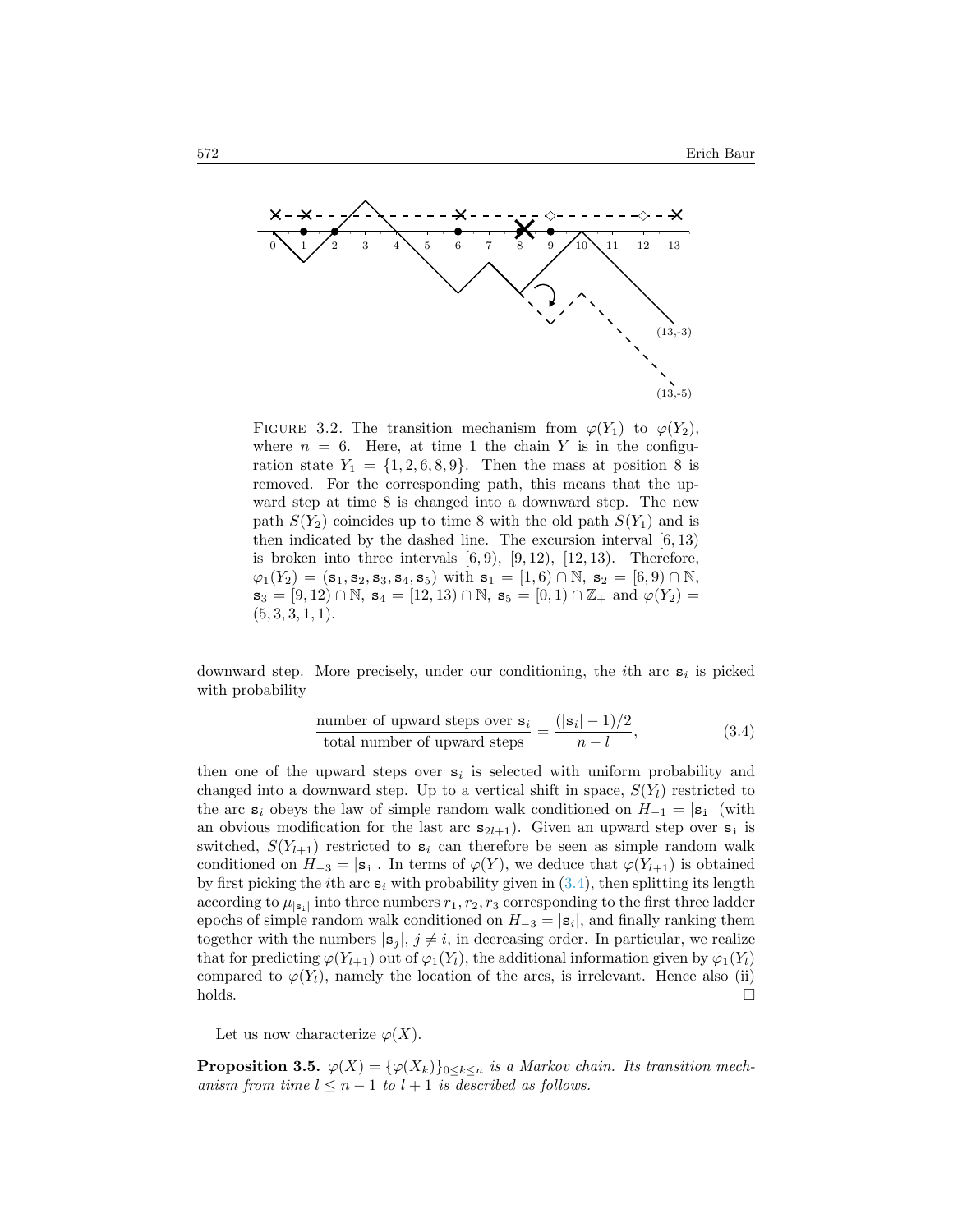(a) *Conditionally on*  $\varphi(X_l) = \mathbf{s} = (s_1, \ldots, s_{2(n-l)+1}) \in \mathcal{P}_{2n+1}^{\downarrow}$ , select an index *ι out of the set of all* 3*-subsets of*  $\{1, \ldots, 2(n-l)+1\}$  *according to the law* 

$$
\mathbb{P}\left(\iota = \{i, j, k\} \mid \varphi(X_l) = \mathbf{s}\right) = \frac{s_i + s_j + s_k + 3}{(2n + 1 - l)2(n - l)(2(n - l) - 1)}.
$$

(b) *Given*  $\varphi(X_l) = \mathbf{s}$  *and*  $\iota = \{i, j, k\}$ *, rank the sum*  $r = s_i + s_j + s_k$  *together with the numbers*  $s_m$ ,  $m \in \{1, \ldots, 2(n-l)+1\} \setminus \{i, j, k\}$ , in decreasing order *to obtain a new mass partition.*

*Proof*:From the duality ([3.1\)](#page-8-2) it follows that  $\varphi(X)$  is obtained by reversing  $\varphi(Y)$ in time. In particular, the Markov property carries over from  $\varphi(Y)$  to  $\varphi(X)$ .

It remains to look at the transition mechanism. The step from  $l = n - 1$  to *n* is obvious from the construction of *X* and  $\varphi$ . Now fix  $l \in \{0, \ldots, n-2\}$ , and let  $M = 2(n - l) + 1$ . We work conditionally on  $\varphi(X_l) = \mathbf{s} = (s_1, \dots, s_M) \in \mathcal{P}_{2n+1}^{\downarrow}$ . By construction,  $\varphi(X_{l+1})$  is obtained from  $\varphi(X_l)$  by summing up three numbers  $s_i$ , $s_j$ , $s_k$ , where  $i, j, k$  are pairwise distinct, and rearranging the sum together with  $s_m$ ,  $m \neq i, j, k$ , in decreasing order. Write  $s^{\circ} = (\mathbf{s}_1, \dots, \mathbf{s}_M)$  for the partition  $\varphi_1(X_l)$ , and let *v* be uniformly distributed on  $\{0, \ldots, M-1\}$ , independent of  $X_l$ . By the random walk representation and Theorem 1 of [Bertoin et al.](#page-28-5) ([2003](#page-28-5)), the law of the cyclically ordered arc lengths  $(|s_{1+\nu}|, \ldots, |s_{M+\nu}|)$  (indices are taken modulo *M*) agrees with the law of the *M* subsequent ladder epochs of simple random walk conditioned on  $H_{-M} = 2n + 1$ . In particular, the law of  $(|s_{1+\nu}|, \ldots, |s_{M+\nu}|)$ is invariant under permutations and therefore equals the law of  $(s_{\sigma(1)}, \ldots, s_{\sigma(M)})$ , where  $\sigma$  is a permutation of  $\{1, \ldots, M\}$ , chosen uniformly at random and independently of  $X_l$ . Note that this can also be deduced directly from the fact that  $X_l$  is uniformly distributed on the space of all *l*-subsets of  $\{0, \ldots, 2n\}$ . The probability that  $s_i, s_j, s_k$  are replaced by their sum is given by the probability that the arcs  $s_{\sigma^{-1}(i)+\nu}$ ,  $s_{\sigma^{-1}(j)+\nu}$ ,  $s_{\sigma^{-1}(k)+\nu}$  merge. This is the case if and only if the arcs adjoin each other and the singleton  $X_{l+1} \backslash X_l$  is contained in that arc which is followed in clockwise order by the other two. More formally, the arcs merge if and only if there is a permutation  $\rho$  of the indices *i, j* and *k* such that  $X_{l+1} \setminus X_l \subset s_{\sigma^{-1}(\rho(i))+\nu}$ , and  $\sigma^{-1}(\rho(j)) = \sigma^{-1}(\rho(i)) + 1$ ,  $\sigma^{-1}(\rho(k)) = \sigma^{-1}(\rho(i)) + 2$  (both equalities are taken modulo *M*). Given  $X_{l+1}\backslash X_l \subset \mathbf{s}_{\sigma^{-1}(i)+\nu}$ , the probability that  $\mathbf{s}_{\sigma^{-1}(i)+\nu}$ ,  $\mathbf{s}_{\sigma^{-1}(i)+\nu}$ ,  $s_{\sigma^{-1}(k)+\nu}$  merge is therefore

$$
\frac{2}{M-1} \times \frac{1}{M-2}.
$$

The probability that  $X_{l+1} \backslash X_l \subset s_{\sigma^{-1}(i)+\nu}$  is

number of vacant sites in 
$$
\mathbf{s}_{\sigma^{-1}(i)+\nu}
$$
 at time  $l = \frac{(s_i+1)/2}{2n+1-l}$ .  
total number of vacant sites at time  $l = \frac{2n+1-l}{2}$ .

Altogether, given  $\varphi(X_l) = s$ ,

$$
\mathbb{P}\left(\mathbf{s}_{\sigma^{-1}(i)+\nu}, \mathbf{s}_{\sigma^{-1}(j)+\nu}, \mathbf{s}_{\sigma^{-1}(k)+\nu} \text{ merge}\right) \n= \left(\frac{(s_i + s_j + s_k + 3)/2}{2n + 1 - l}\right) \frac{2}{M - 1} \times \frac{1}{M - 2},
$$

which is the probability in  $(a)$  in the case  $l < n-1$ .

Theorem [3.1](#page-6-1) now easily follows. Indeed, from the last proposition we see that  $\varphi(X)$  is equal in law to the skeleton chain  $\{\mathcal{X}'_k\}_{0 \leq k \leq n}$  started from *N* particles of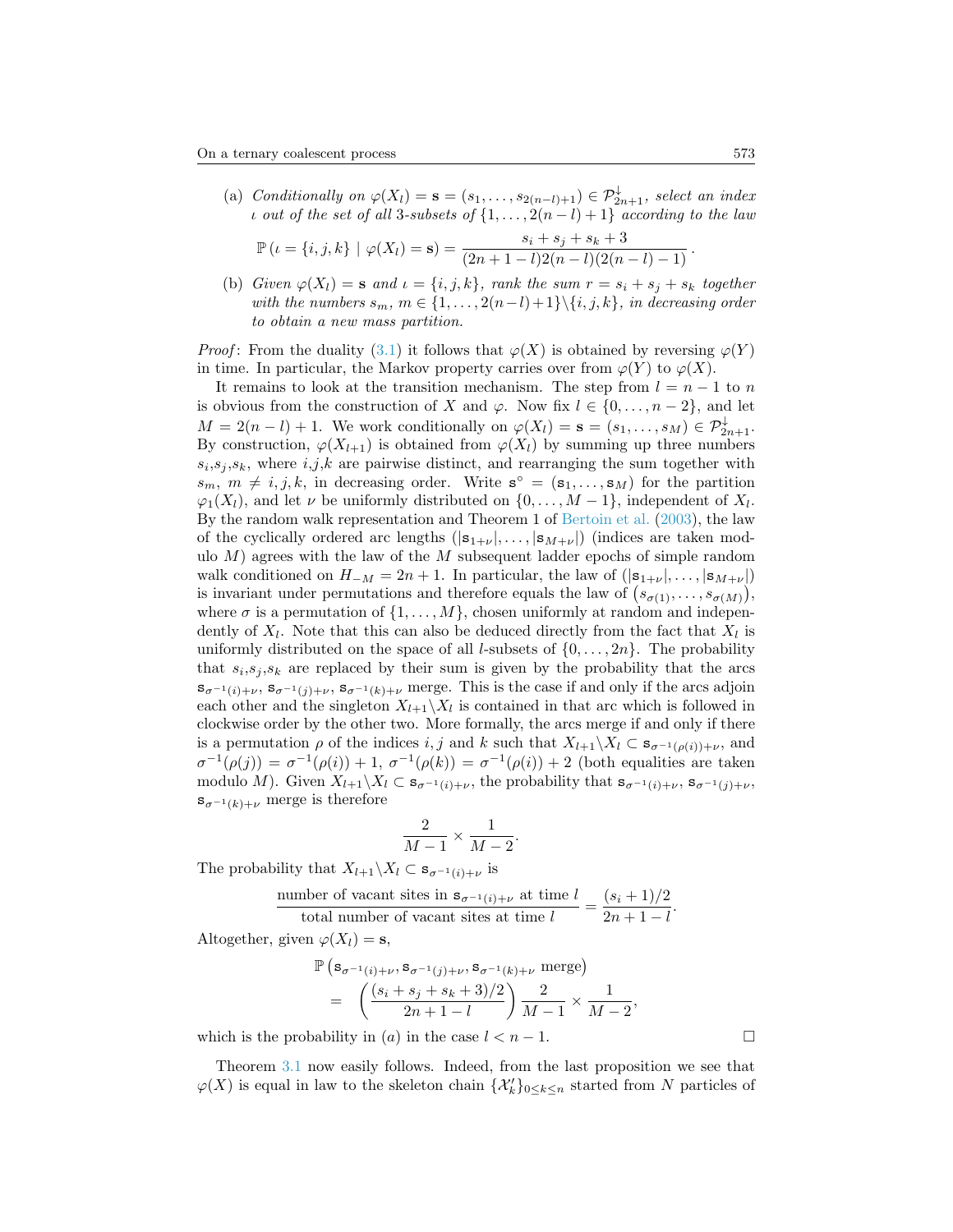unitmass. By the duality relation  $(3.1)$  $(3.1)$ , reversing  $\varphi(X)$  in time yields the process  $\varphi(Y)$ , which is the state chain of a fragmentation process.

## <span id="page-13-0"></span>**4. Random binary forest representation**

In this section, we give a second construction of the skeleton chain of the ternary coalescent in terms of random binary forests. The connection between random forests and coalescent processes was first observed by [Pitman](#page-28-3) [\(1999](#page-28-3)). In our de-scription, we are guided by Chapter 5.2.3 of [Bertoin](#page-28-6) [\(2006b\)](#page-28-6).

4.1. *Basic definitions on graphs.* We first collect some basic notions on graphs which will useful for our purpose.

A (undirected) *graph* is a pair  $G = (V, E)$ , where *V* is a finite set and  $E \subset \{U \subset$  $V: |U| = 2$ . The elements of *V* are called *vertices*, the elements of *E edges*. The *size* of a graph is the number of vertices  $|V|$ . A *subgraph* of a graph  $G = (V, E)$  is a graph  $H = (V', E')$  with  $V' \subset V$  and  $E' \subset E$ .

Now let  $G = (V, E)$  be a graph. Two vertices  $v, w$  are *adjacent*, if  $\{v, w\} \in E$ . The *degree* of a vertex  $v$  is the number of vertices adjacent to  $v$ . A sequence  $(v_1, e_1, v_2, \ldots, v_m, e_m, v_{m+1})$  such that  $m \ge 0$   $v_i \ne v_j$  for  $i \ne j$  and  $e_i = \{v_i, v_{i+1}\} \in$ *E* for  $1 \leq i \leq m$  is called a *path*, or also a  $v_1$ - $v_{m+1}$ -path. A *cycle* is a sequence  $(v_1, e_1, \ldots, v_m, e_m, v_1)$  such that  $m \geq 2$ ,  $(v_1, e_1, \ldots, v_{m-1}, e_{m-1}, v_m)$  is a path and  $e_m = \{v_m, v_1\} \in E$ . We say that two vertices  $v, w$  are *connected*, if there exists a *v*-*w*-path. If there is a *v*-*w*-path for any  $v, w \in V$ , we say that the graph G is connected. The maximal connected subgraphs of *G* are its *connected components*. A connected graph without a cycle (as a subgraph) is called a *tree*. In a tree, a *leaf* is a vertex of degree equals 1, while the vertices of degree greater than 1 are called *internal* vertices.

We are interested in a special family of trees. A *binary tree* is either a tree consisting of a single vertex only, called the *root* of the tree, or a tree where exactly one vertex has degree 2, which we then call the root of the tree, and all the other vertices have degree 3 or they are leaves. The *height* of a vertex *v* in a binary tree is the number of edges of the (unique)  $v-r$ -path, where  $r$  is the root of the tree. If *v* is not a leaf, then there are exactly two vertices  $w, w'$  adjacent to *v* with height strictly bigger than that of *v*, the *children* of *v*. We call the pair  $\{v, w\}, \{v, w'\}$  the *outgoing edges* (from *v*). Finally, a *binary forest* is a graph such that its connected components are binary trees. The leaves or internal vertices of such a forest are then all those of its tree components.

Observe that a binary forest on *N* vertices with *m* tree components has  $N - m$ edges,  $(N + m)/2$  leaves, and  $(N - m)/2$  internal vertices.

*Remark* 4.1*.* In the literature, a binary tree in our sense is often called a (rooted) *full labeled* binary tree. The term "full" reflects the fact that every vertex other than the leaves has two children, and "labeled" stresses that the vertices are distinguishable. However, we will use the term "labeled" to indicate a labeling of internal vertices.

4.2. *Dynamics.* Our concern here is to describe the dynamics on the space of binary forests, which will lead to another representation of the ternary coalescent.

As before let  $N = 2n + 1$ . We consider  $V = \{1, 2, ..., N\}$  as a set of vertices. Given a binary forest on *V*, we enumerate its tree components according to the increasing order of their roots.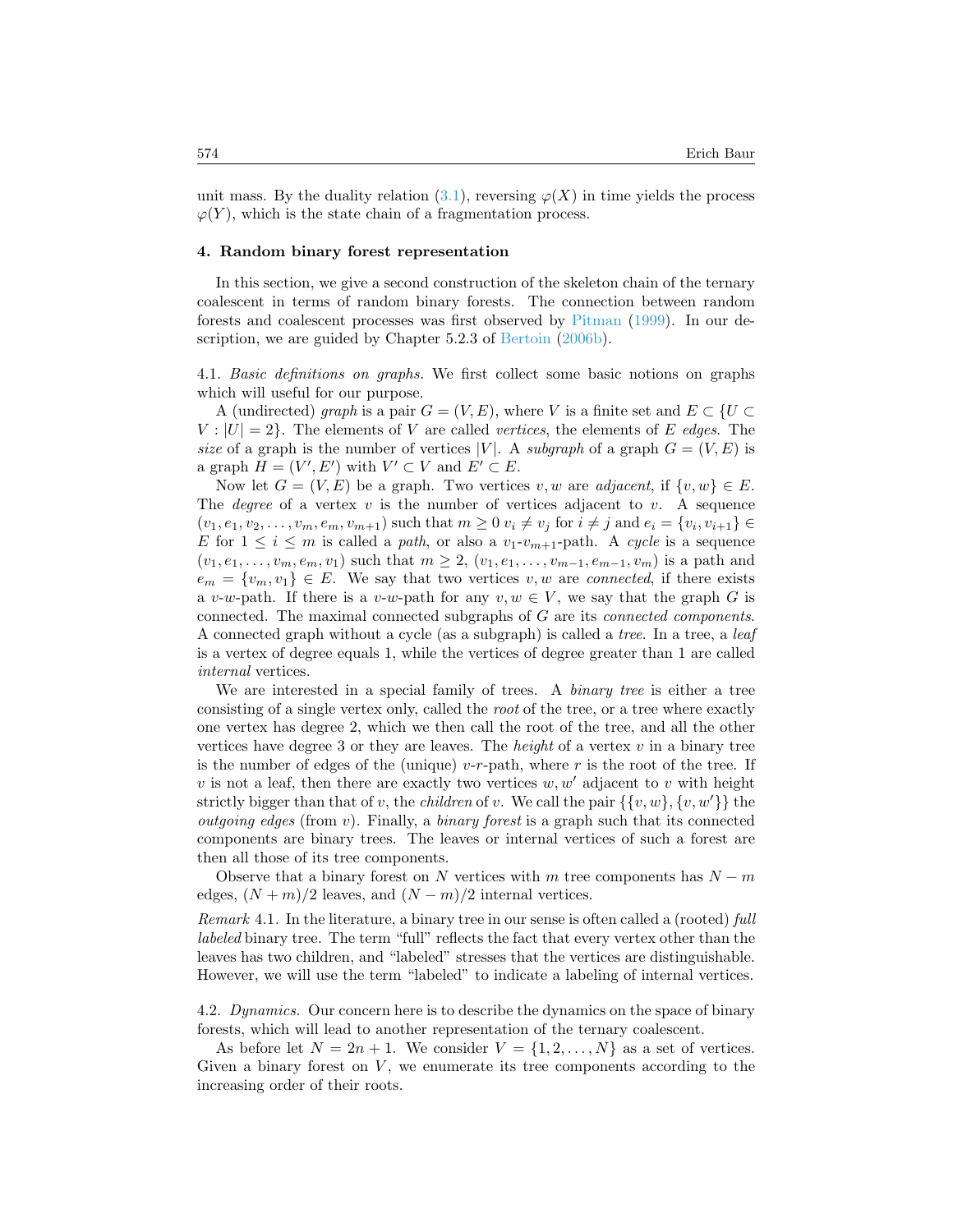We will assign additional labels to all internal vertices of such a forest. A *labeling* of a binary forest on *V* with *m* tree components is a bijective map from the set of (*N − m*)*/*2 internal vertices into *{*1*, . . . ,*(*N − m*)*/*2*}*. A labeled binary forest on *V* is then a binary forest together with a labeling. Note that internal vertices are double-labeled, by *V* and by the labeling just described. The set of all labeled binary forests on *V* with *m* tree components is denoted by  $\mathcal{F}(m, N)$ . Clearly,  $\mathcal{F}(m, N)$  is empty if *m* is an even number.

For every  $1 \leq k \leq n$ , we define a map  $R : \mathcal{F}(2k-1,N) \longrightarrow \mathcal{F}(2k+1,N)$  as follows. For each  $\tau \in \mathcal{F}(2k-1, N)$ , select the internal vertex with the highest label and delete both outgoing edges (and the label, since the vertex is now a leaf). We obtain a labeled binary forest with  $2k + 1$  trees, which we denote by  $R(\tau)$ .

As the reader might already guess, the map *R* will be the building block of the fragmentation mechanism - it breaks the tree with the highest label into three (new) trees. The reverse dynamic will correspond to the coagulation mechanism: Out of a binary forest with at least three trees, pick one leaf and connect it by adding edges to two distinct roots from other tree components. Then, three trees have merged into one (new) tree, and the selected leaf has become an internal vertex. Before underlying this procedure with randomness, let us analyze the map *R* in detail.

<span id="page-14-0"></span>**Lemma 4.2.** For every  $1 \leq k \leq n$ , the map  $R : \mathcal{F}(2k-1,N) \longrightarrow \mathcal{F}(2k+1,N)$  is *surjective. More precisely, for every*  $\tau \in \mathcal{F}(2k+1, N)$ *,* 

 $|{\{\tilde{\tau}\in \mathcal{F}(2k-1,N): R(\tilde{\tau}) = \tau\}|} = (n+k+1)k(2k-1).$ 

*Proof*: Let  $\tau \in \mathcal{F}(2k+1,N)$ . In order to construct a generic  $\tilde{\tau} \in R^{-1}(\tau)$ , pick a leaf *i* from  $\tau$ . Write  $\rho(i)$  for the root of the tree component containing *i*. Then select two roots  $j \neq j'$  different from  $\rho(i)$ , add the edges  $\{i, j\}$ ,  $\{i, j'\}$  and label the vertex *i* with the number  $n - k + 1$ . Out of three components, we have obtained a new labeled binary tree with root  $\rho(i)$ , which is part of a forest with  $2k - 1$  trees. Clearly, this forest is contained in  $R^{-1}(\tau)$ . Moreover, different choices of *i, j, j'* give rise to different forests. To finish the proof, note that there are  $n + k + 1$  possible choices for a leaf *i*, and  $2k(2k-1)/2$  possible choices for distinct roots  $\{j, j'\}$ .

<span id="page-14-1"></span>*Remark* 4.3*.* Applying the map *R* at most *n* times destructs a labeled binary forest into its single vertices. Due to the recursive structure of trees, this method enables one to compute various combinatorial quantities. For example, using  $|F(N, N)| = 1$ and iteratively the identity

$$
|\mathcal{F}(2k-1,N)| = (n+k+1)k(2k-1)|\mathcal{F}(2k+1,N)|
$$

provided by Lemma [4.2,](#page-14-0) one obtains for  $k = 2, \ldots, n + 1$ 

$$
|\mathcal{F}(2k-1,N)| = \frac{2^{k-(n+1)}n(2n+1)!(2n-1)!(k-2)!}{(n+k)!(k-1)!(2k-3)!}.
$$

In the case  $k = 1$ ,

$$
|\mathcal{F}(1,N)| = \frac{2^{-n}(2n)!(2n+1)!}{(n+1)!} = 2^{-n}(2n+1)!\,n!\,C_n,
$$

where  $C_n = (2n)!/((n+1)!n!)$  is the *n*th *Catalan* number. Since there are *n*! different labelings of internal vertices, we deduce that the number of binary trees on *V* is given by  $2^{-n}(2n+1)!$   $C_n$ .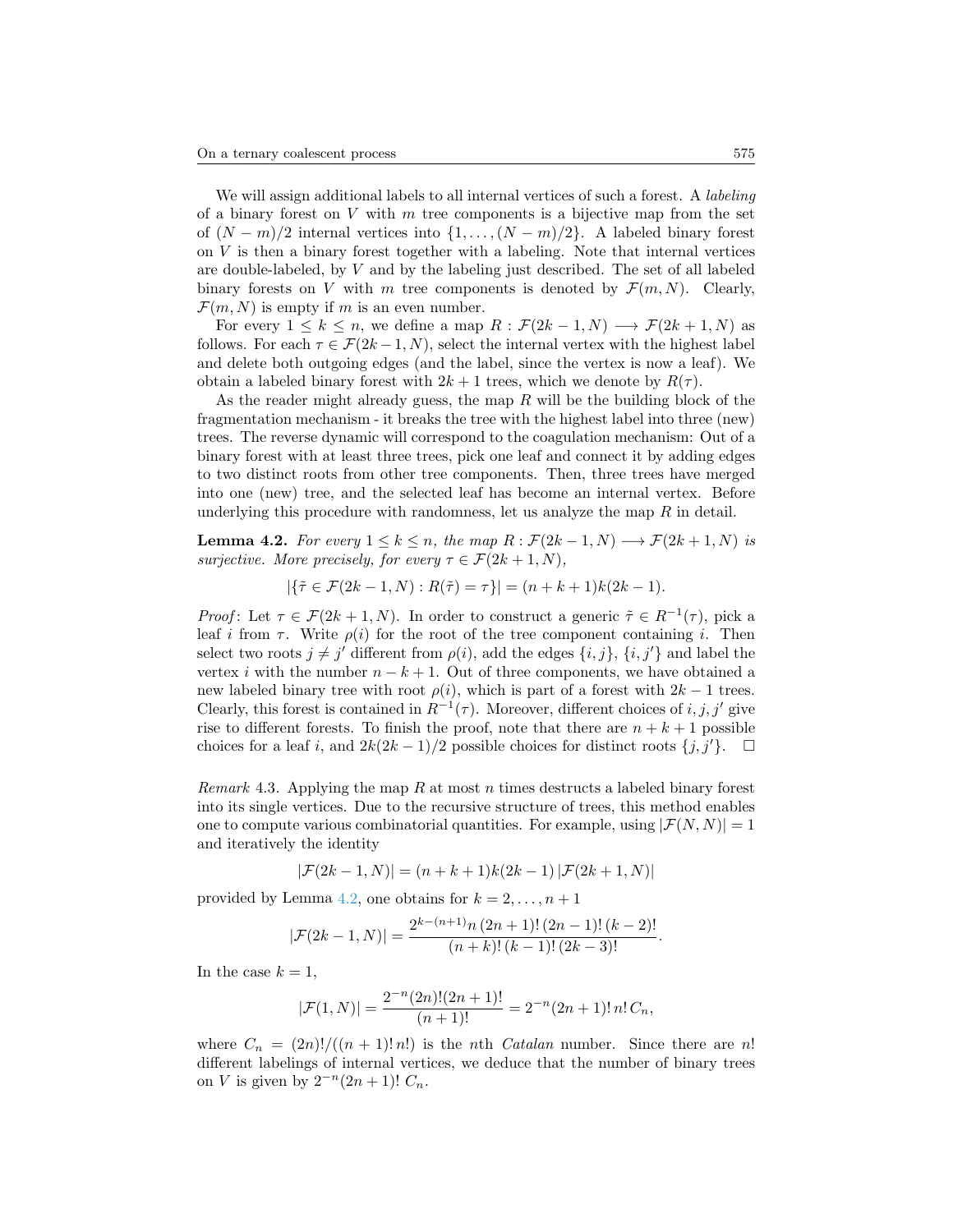

FIGURE 4.3. From left to right (right to left) one step in the coagulation (fragmentation) mechanism is shown. For simplicity, only the labeling of the internal vertices is depicted. On the left, the leaf with number 6 on the right is chosen as well as two roots from different tree components. They are connected by two edges visualized by the dashed lines on the right side.

4.3. *From forests to mass partitions.* Denote by  $R^k$  the *k*th concatenation of  $R$ , where  $R^0$  is the identity map. We randomize the input by endowing the space  $\mathcal{F}(1,N)$  with the uniform probability measure and interpret the maps  $R^k$  as random variables

$$
R^k : \mathcal{F}(1, N) \longrightarrow \mathcal{F}(2k+1, N), \quad k = 0, \dots, n.
$$

In words,  $R^k(\tau)$  is the forest with  $2k+1$  tree components which arises from  $\tau \in$  $F(1, N)$  by picking the *k* internal vertices with the highest labels and deleting their outgoing edges. By induction, we deduce from Lemma  $4.2$  that  $R^k$  obeys the uniform law on the space  $\mathcal{F}(2k + 1)$ , for each k. We then consider the random variables

$$
|R^k|^{\downarrow} : \mathcal{F}(1,N) \longrightarrow \mathcal{P}_{2n+1}^{\downarrow}, \quad k = 0,\ldots,n,
$$

where for a tree  $\tau \in \mathcal{F}(1,N)$ ,  $|R^k|^{\downarrow}(\tau) = s = (s_1, \ldots, s_{2k+1}) \in \mathcal{P}_{2n+1}^{\downarrow}$  is the sequence of the sizes of the tree components, ranked in decreasing order.

Turning back to the ternary coalescent, let  $\mathcal{X}'_k$ ,  $k = 0, \ldots, n$ , denote the skeleton chain started from *N* particles of unit mass. Its connection to the sizes of the tree components is given by

<span id="page-15-0"></span>**Proposition 4.4.** *The sequence of random variables*  $\{|R^{n-k}|^{\downarrow}\}_{0 \leq k \leq n}$  *is the state chain of the ternary coalescent, that is*

$$
(|R^n|^{\downarrow}, |R^{n-1}|^{\downarrow}, \ldots, |R^0|^{\downarrow}) \stackrel{\mathrm{d}}{=} (\mathcal{X}'_0, \ldots, \mathcal{X}'_n).
$$

*Proof*: For each tree  $\tau \in \mathcal{F}(1,N)$ , the forest  $R^n(\tau)$  has no edges, so  $|R^n|^{\downarrow} =$  $(1, \ldots, 1) = \mathcal{X}'_0$ . Note that given  $|R^l|^{\downarrow} = \mathbf{s} = (s_1, \ldots, s_{2l+1})$  for some  $1 \leq l \leq n$ , the mass partition  $|R^{l-1}|$ <sup> $\downarrow$ </sup> is obtained from **s** by replacing three elements  $s_i$ ,  $s_j$ ,  $s_k$ , where *i*,*j*,*k* are pairwise distinct, by their sum. Furthermore, observe that the random variables  $R^k$ ,  $l \leq k \leq n$ , are measurable with respect to the sigma-field generated by  $R^l$ . In particular, by Proposition [3.5,](#page-11-0) the claim follows if we show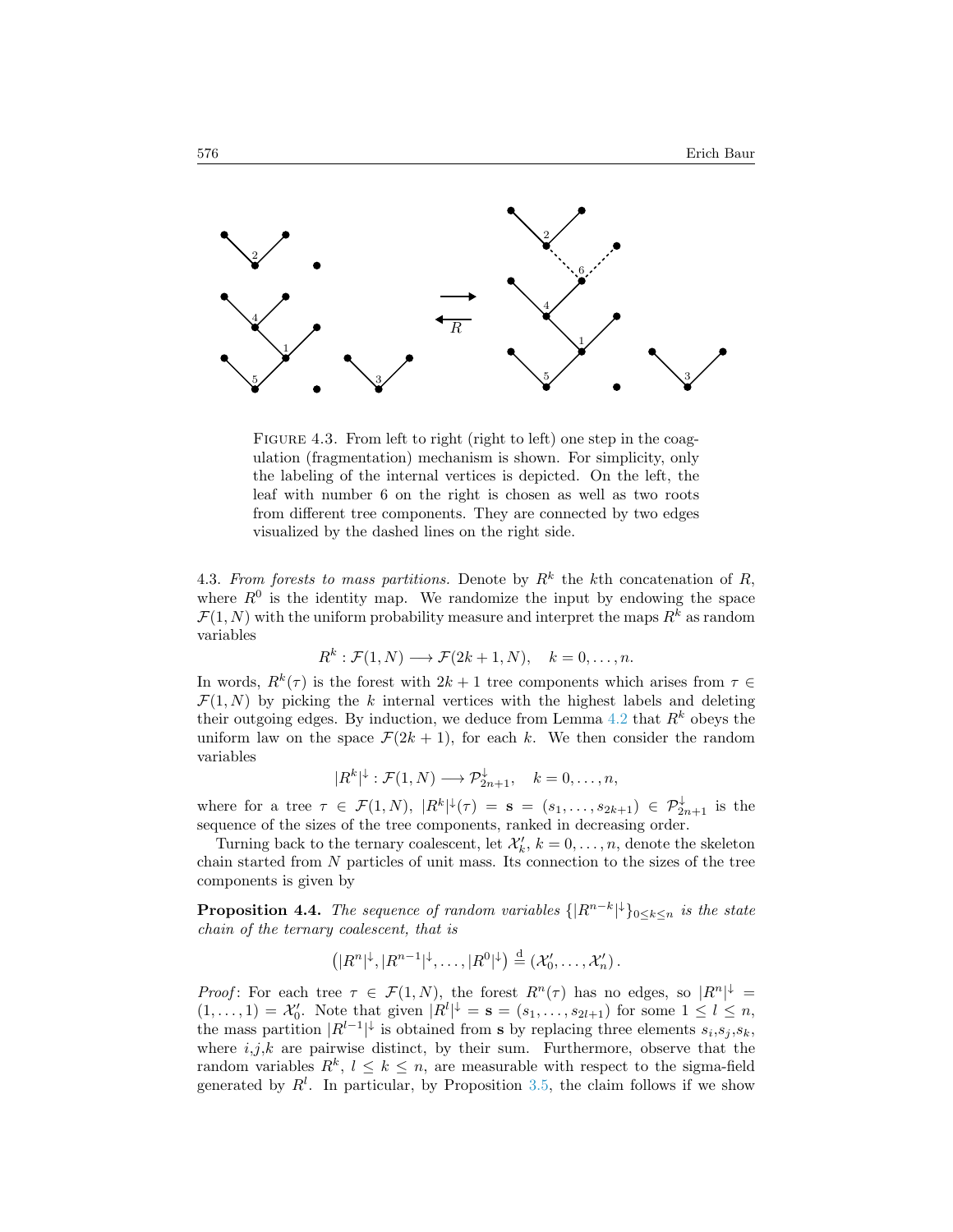that for every  $0 \leq l < n$ , for every  $\mathbf{s} = (s_1, \ldots, s_{2(n-l)+1}) \in \mathcal{P}_{2n+1}^{\downarrow}$  and for every 3-subset *{i, j, k} ⊂ {*1*, . . . ,* 2(*n − l*) + 1*}*,

$$
\mathbb{P}\left(|R^{n-l-1}|^{\downarrow} = s^{i \oplus j \oplus k} \mid R^{n-l}, |R^{n-l}|^{\downarrow} = \mathbf{s}\right) = \frac{s_i + s_j + s_k + 3}{(2n+1-l)2(n-l)(2(n-l)-1)}.
$$

Take a forest  $\tau \in \mathcal{F}(2(n-l)+1,N)$ . We work conditionally on  $R^{n-l} = \tau$ . By our observation above,  $R^{n-l-1}$  is uniformly distributed on the set of  $(2n + 1$  $l(n - l)(2(n - l) - 1)$  forests which can be obtained from  $\tau$  in the way described in Lemma [4.2](#page-14-0). We write  $\tau_1, \ldots, \tau_{2(n-l)+1}$  for the tree components of  $\tau$ . For every 3-subset  $\{a, b, c\} \subset \{1, \ldots, 2(n-l)+1\}$ , the probability that the leaf *i* is picked in *τ*<sup>*a*</sup> and the roots are chosen from *τ*<sup>*b*</sup> and *τ*<sup>*c*</sup> is therefore

$$
\frac{|\tau_a|+1}{2} \times \frac{1}{(2n+1-l)(n-l)(2(n-l)-1)}.
$$

Hence the probability that  $R^{n-l-1}$  evolves from  $\tau$  by merging the trees  $\tau_a$ ,  $\tau_b$  and *τc*, that is the probability that the leaf *i* is picked in either *τa*, *τ<sup>b</sup>* or *τ<sup>c</sup>* and connected to the roots of the other two components is

$$
\frac{|\tau_a| + |\tau_b| + |\tau_c| + 3}{(2n + 1 - l)2(n - l)(2(n - l) - 1)}.
$$

As a consequence of Theorem [3.1](#page-6-1), the time-reversed process  $\{|R^k|^\downarrow\}_{0 \leq k \leq n}$  is a fragmentation chain with dislocation law *µ*.

*Remark* 4.5*.* Adapting the proof of Corollary 5.7 in [Bertoin](#page-28-6) ([2006b](#page-28-6)) to our situation, we find another way to prove Corollary [2.5](#page-4-0), based on the binary forest representation. Namely, with  $m = 2(n - l) + 1$  and  $\mathbf{s} = (s_1, \ldots, s_m) \in \mathcal{P}_{2n+1}^{\downarrow}$ , there are

$$
\frac{1}{m!} \binom{2n+1}{s_1, \dots, s_m} = \frac{(2n+1)!}{m! \, s_1! \cdots s_m!}
$$

possibilities to partition the set of vertices  $\{1, \ldots, 2n+1\}$  into non-empty disjoint sets  $E_i$ ,  $i = 1, \ldots, m$ , such that  $|E_i| = s_i$  and  $\min E_i < \min E_j$  for  $i < j \le m$ . Without labeling internal vertices, the number of binary tree structures which can be attached to  $E_i$  is  $|\mathcal{F}(1,s_i)|/((s_i-1)/2)!$ . Having chosen a binary tree structure for each *E<sup>i</sup>* , there are *l*! possible ways to label the *l* internal vertices. Recall that the tree components of a forest are enumerated in increasing order of their roots. It follows that the number of binary forests  $\tau \in \mathcal{F}(m, 2n+1)$  with tree components  $\tau_i$  such that  $|\tau_i| = s_i$  is given by

$$
\frac{(2n+1)! \, l!}{m!} \prod_{i=1}^m \frac{|\mathcal{F}(1, s_i)|}{s_i! \left(\frac{s_i-1}{2}\right)!}.
$$

Since  $R^{n-l}$  is uniformly distributed on  $\mathcal{F}(m, 2n+1)$ , we deduce from Proposition [4.4](#page-15-0) that

$$
\mathbb{P}(\mathcal{X}'_l = (s_1, \ldots, s_m)) = \frac{\gamma(\mathbf{s})}{|\mathcal{F}(m, 2n+1)|} \frac{(2n+1)! \, l!}{m!} \prod_{i=1}^m \frac{|\mathcal{F}(1, s_i)|}{s_i! \left(\frac{s_i-1}{2}\right)!},
$$

where  $\gamma(s)$  has been defined in Section [2.2.](#page-4-1) Plugging in the values for  $|\mathcal{F}(m, 2n+1)|$ and  $|\mathcal{F}(1,s_i)|$  from Remark [4.3](#page-14-1) results in the expression obtained in Corollary [2.5.](#page-4-0)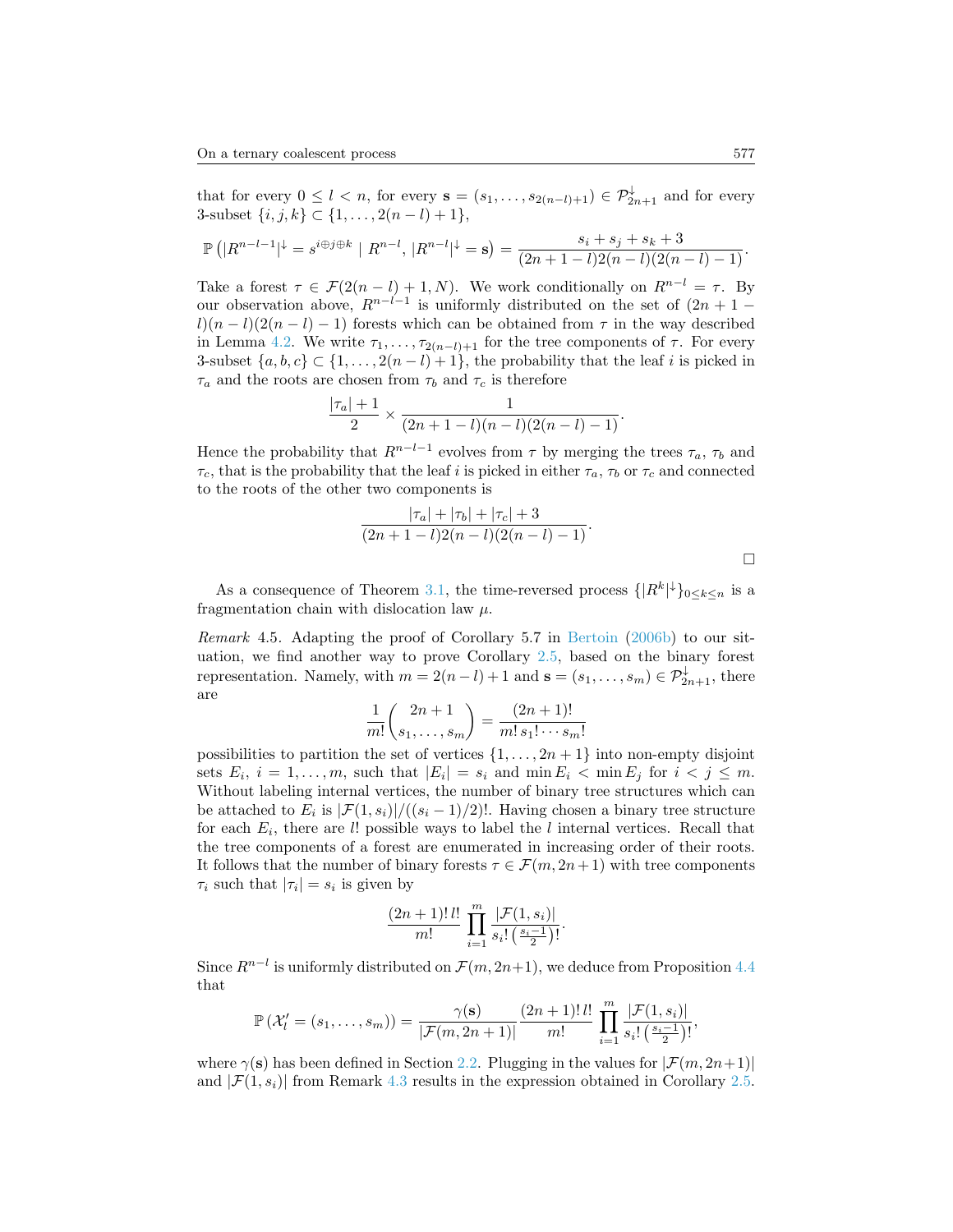4.4. *Encoding forests by paths.* We conclude our discussion of binary forests by illustrating a direct connection to the random walk representation. Here, it is more convenient to consider (rooted unlabeled) plane trees and forests. In a plane forest vertices are regarded as indistinguishable, but the set of children for each vertex is ordered, as well as the set of roots of the different tree components. The ordering induces serveral natural enumerations of the vertices. For example, one of them is provided by the order in which the vertices are visited by a depth-first search, see Figure [4.4.](#page-18-0) More on this can be found in Chapter 6.2 of [Pitman](#page-28-1) [\(2006\)](#page-28-1).

We will look at (full) binary plane forests. To relate them to the binary forests considered above, note that the number of binary plane forests on *N* vertices with *k* tree components is equal to

$$
\frac{2^{(N-k)/2}k!}{N!((N-k)/2)!}|\mathcal{F}(k,N)|,
$$

since there are 2(*N−k*)*/*<sup>2</sup> possible orderings of the children of the internal vertices of a forest in  $\mathcal{F}(k, N)$ , k! orderings of the roots, but neither vertices are labeled nor there is an additional identification of internal vertices. Clearly the ternary coalescent with a monodisperse initial configuration can also be realized on the space of binary plane forests, with the same dynamics.

There are various possibilities to code plane trees and forests by discrete functions. For a (finite) plane tree  $\theta$  on  $N$  vertices, one common way is to look at its Lukasiewicz path  $\{x_l\}_{0 \leq l \leq N}$ . Denoting by  $v_0, \ldots, v_{N-1}$  the vertices of  $\theta$  listed in the order of a depth-first search and by  $k(v)$  the number of children of vertex  $v$ , one defines

$$
x_j = \sum_{i=0}^{j-1} (k(v_i) - 1), \quad 0 \le j \le N.
$$

Note that  $x_0 = 0$ ,  $x_N = -1$ , and

<span id="page-17-0"></span>
$$
x_j - x_{j-1} = k(v_{j-1}) - 1, \quad 1 \le j \le N. \tag{4.1}
$$

It is easy to see that there is a bijection between Lukasiewicz paths and rooted plane trees. A sequence of such trees may then by encoded by gluing together the correspondingLukasiewicz paths, retaining the relationship  $(4.1)$  $(4.1)$ . In other words, the coding of the next tree starts if a new minimum is attained.

Turning to random trees, it follows from Proposition 1.4 in [Le Gall](#page-28-7) ([2005\)](#page-28-7) that a Galton-Watson tree with offspring distribution  $\eta(k) = 1/2(\delta_0(k) + \delta_2(k))$ , conditioned to have total progeny size *N*, is distributed according to a tree chosen uniformly at random among the set of all binary plane trees on *N* vertices. Further, the corresponding Lukasiewicz path tree is distributed as the path of simple random walk on  $\mathbb{Z}$  up to time *N*, conditioned on  $H_{-1} = N$  (see Corollary 1.6) in [Le Gall](#page-28-7) ([2005\)](#page-28-7)).

We then realize that for an integer  $0 \leq l \leq n$ , the path of simple random walk up to time *N*, conditioned on  $H$ <sub>−(2*l*+1)</sub> = *N*, encodes a forest distributed uniformly over all binary plane forests on *N* vertices with 2*l*+1 tree components. In particular, the sequence of the sizes of the tree components is distributed as the sequence of the ladder epochs of the conditioned random walk path, if both are put in random uniform order, say. However, the sequence of coding functions induced by the above dynamics on the space of binary forests is not directly related to the sequence of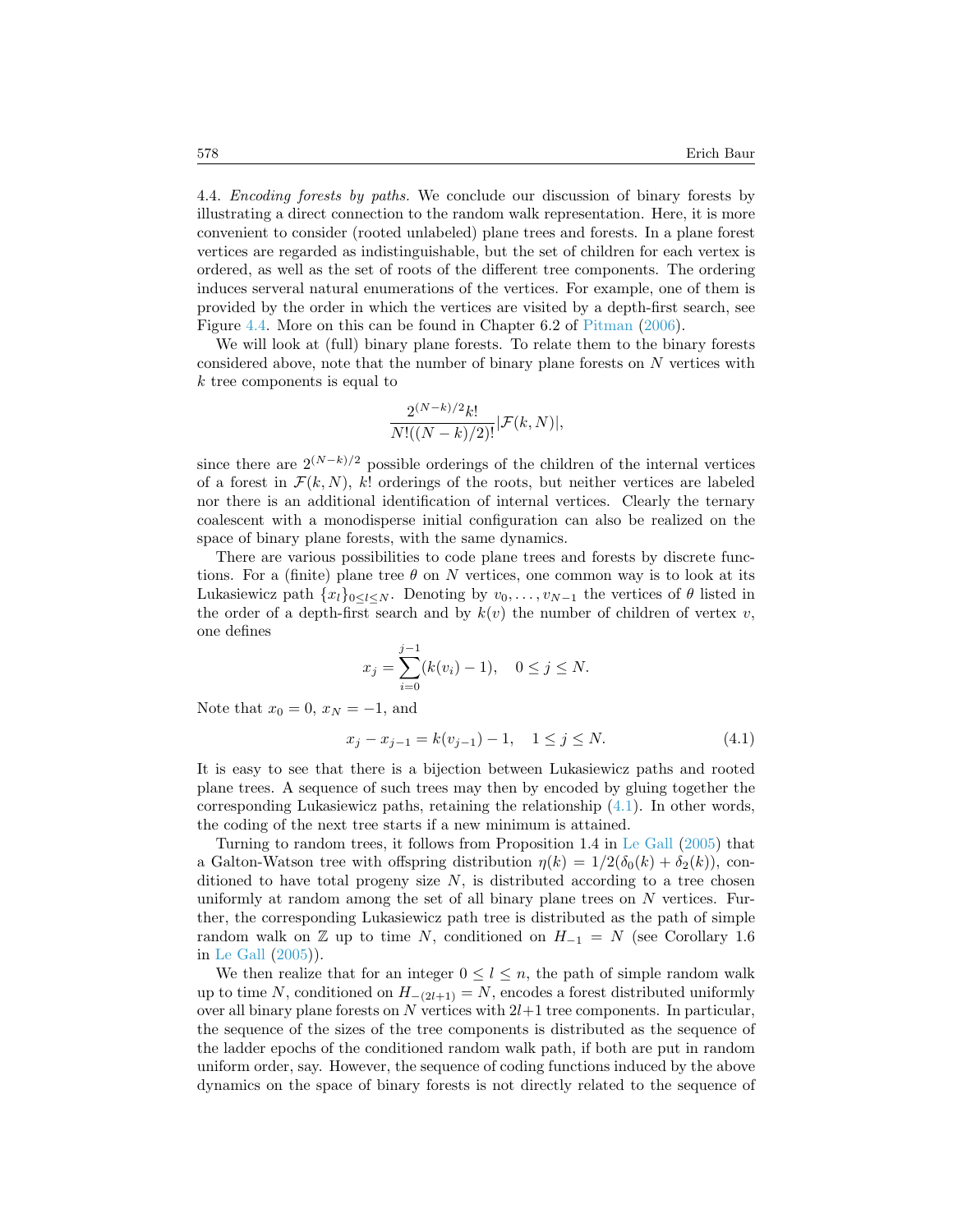

<span id="page-18-0"></span>FIGURE 4.4. On the top a binary plane forest on 11 vertices with 3 tree components is shown, where the vertices are enumerated by a depth-first search. The corresponding Lukasiewicz path is depicted below. The crosses indicate where the coding of a new tree starts.

paths of the random walk representation. In this sense, the connection between the two representations is only static.

#### **5. Asymptotics of the ternary coalescent**

Having concrete realizations at hand, we are now able to investigate asymptotic properties of the ternary coalescent process. Let us write  $\mathcal{X}^{[N]} = (\mathcal{X}^{[N]}(t), t \geq 0)$ 0) for the coalescent with kernel  $\kappa$  started from the monodisperse configuration  $(1, \ldots, 1)$  consisting of  $N = 2n + 1$  atoms of unit mass, and put  $\mathcal{X}'^{[N]}_k = \mathcal{X}^{[N]}(T_k)$ ,  $k = 0, \ldots, n$ . The number of particles at time  $t \geq 0$  is denoted by  $\#^{[N]}(t)$ , and the number of jumps up to time *t* by  $J^{[N]}(t)$ .

We will consider the space of mass partitions with total mass bounded by 1,

$$
\mathbb{S}_{\leq 1} = \left\{ \mathbf{s} = (s_1, s_2, \ldots) : s_1 \geq s_2 \geq \ldots \geq 0, \sum_{i=1}^{\infty} s_i \leq 1 \right\},\
$$

and the subset  $\mathbb{S}_1 \subset \mathbb{S}_{\leq 1}$  of sequences with  $\sum_{i=1}^{\infty} s_i = 1$ . We equip  $\mathbb{S}_{\leq 1}$  with the uniform distance. The induced topology coincides with that of pointwise convergence and turns  $\mathcal{S}_{\leq 1}$  into a compact space. The  $l_1$ -distance induces a finer topology. However, if  $(s_n, n \in \mathbb{N})$  is some sequence in  $\mathbb{S}_{\leq 1}$  converging pointwise to  $s \in \mathbb{S}_1$ , then the convergence does also hold in the  $l_1$ -sense, as it can be easily deduced from Scheffé's lemma. Therefore, on  $\mathbb{S}_1$  all these types of convergence are equivalent.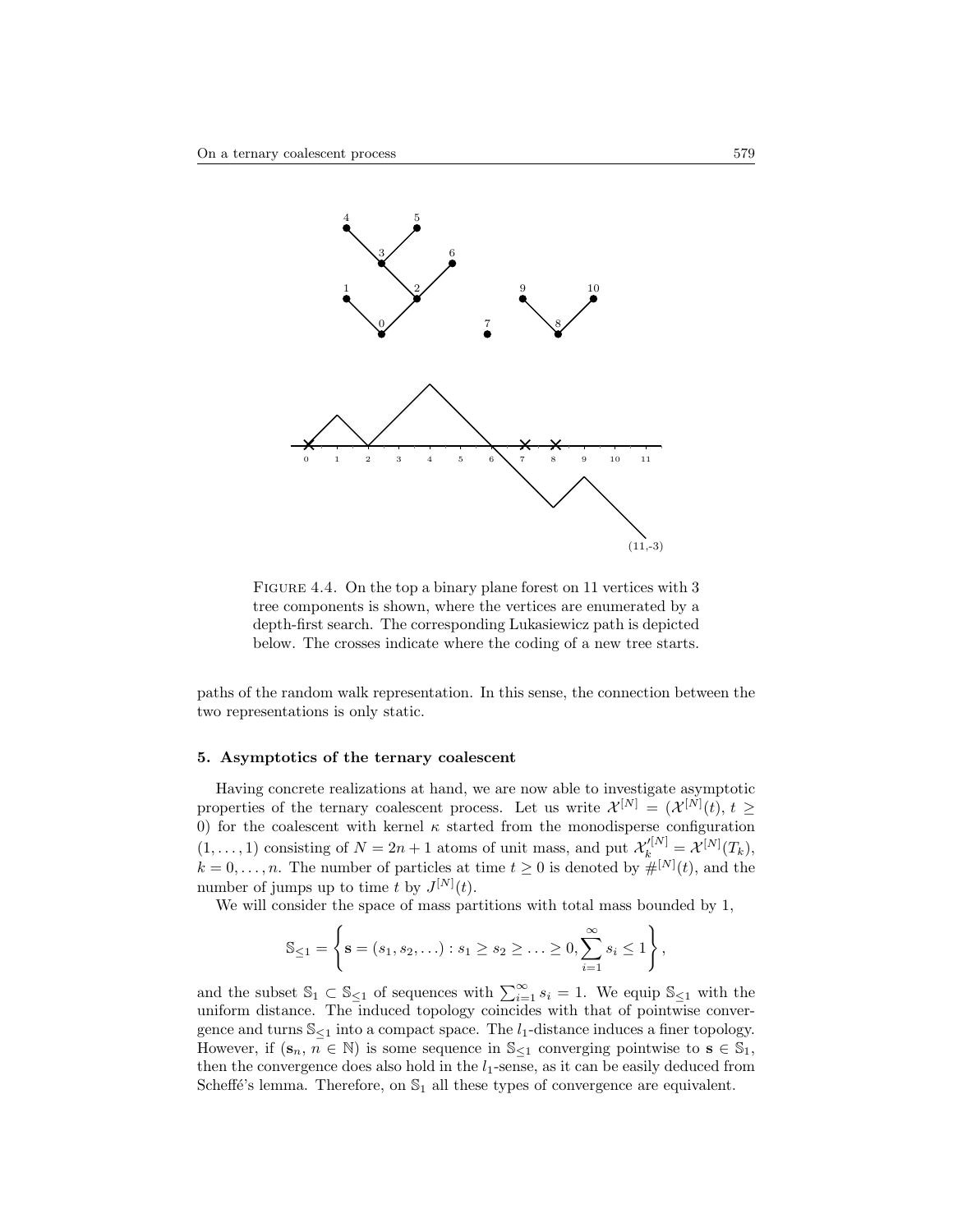We turn to our main result of this section. Recall that the standard additive coalescent  $\mathfrak{X} = (\mathfrak{X}(t), t \in \mathbb{R})$  is the unique additive coalescent process such that for each  $t \in \mathbb{R}$ ,  $\mathfrak{X}(t)$  has the law of the ranked sequence  $a_1 \ge a_2 \ge \dots$  of the atoms of a Poisson random measure on  $(0, \infty)$  with intensity measure  $\Lambda(da) = e^{-t}da/\sqrt{2\pi a^3}$ , conditioned on  $\sum_{i=1}^{\infty} a_i = 1$ . We refer to [Aldous and Pitman](#page-27-2) [\(1998](#page-27-2)) and [Evans and](#page-28-2) [Pitman](#page-28-2) [\(1998](#page-28-2)) for background.

<span id="page-19-0"></span>**Theorem 5.1.** *As*  $n \to \infty$ *, the*  $\mathbb{S}_1$ *-valued process* 

$$
t \mapsto \frac{1}{N} \mathcal{X}^{[N]}(e^t/N^{3/2}), \quad t \in \mathbb{R},
$$

*converges in the sense of finite-dimensional distributions towards the standard additive coalescent.*

Here, the multiplication with  $1/N$  is meant element-wise. At first glance the convergence may look surprising, since the standard additive coalescent is a *binary* coalescent that arises as a limit of additive coalescent processes as follows [\(Evans](#page-28-2) [and Pitman](#page-28-2) [\(1998](#page-28-2))). Let  $\mathfrak{X}^{[n]} = (\mathfrak{X}^{[n]}(t), t \geq 0)$  be the stochastic coalescent with binary coagulation kernel

$$
\tilde{\kappa}(r,s) = r + s, \quad r, s > 0,
$$

started from the monodisperse configuration with *n* atoms, each of mass  $1/n$ . Then, as  $n \to \infty$ , the time-shifted processes  $(\mathfrak{X}^{[n]}(t+(1/2)\ln n), t \ge -(1/2)\ln n)$  converge weakly to  $\mathfrak{X}.$ 

However, our convergence result concerns only the finite-dimensional laws. For the one-dimensional distributions, one might expect a result in this direction if one compares the one-dimensional statistics of the skeleton chains of the ternary and the additive coalescent  $\mathfrak{X}^{[n]}$ . The states of the additive coalescent can be expressed in terms of independent standard Borel variables (see for example (30) in [Evans and](#page-28-2) [Pitman](#page-28-2) ([1998\)](#page-28-2)), which have a similar tail behavior as the hitting time  $H_k$ . For the finite-dimensional laws, an analysis of the first hitting time distribution shows that a "true" ternary coagulation step, i.e. the event that three particles merge which are all of a size comparable to *n*, only occurs with negligible probability. Therefore, under the rescaling, the process looks more like a binary coalescent.

Let us briefly comment on the scaling in the theorem. To obtain a limit for the normalized sequence of masses, the number of atoms must be of order  $\sqrt{n}$ . We refer to Lemma [5.3](#page-21-0) for a better understanding. As Lemma [5.2](#page-20-0) shows, if the process  $\mathcal{X}^{[N]}$ runs for time *t/N*<sup>3</sup>*/*<sup>2</sup> , then the amount of particles has typically reduced from *N* to about  $\sqrt{N}/t$ . Note that when approximating the standard additive coalescent with the processes  $\mathfrak{X}^{[n]}$  starting from *n* atoms of mass  $1/n$ , the macroscopic picture with the processes  $x \rightarrow$  starting from *n* atoms of mass  $1/n$ , the macroscopic picture appears at times  $t + (1/2) \ln n$ , at which there are about  $\sqrt{n}/e^t$  particles. Here, roughly speaking, the standard Borel law plays the role of the hitting time distribution. Precise statements can be found in the books of [Pitman](#page-28-1) [\(2006](#page-28-1)), Chapter 10.3, and [Bertoin](#page-28-6) ([2006b](#page-28-6)), Chapter 5.3.

We shall present three different ways to obtain convergence for the rescaled ternary coalescent of which we discuss two in detail. The first more general method will lead to one-dimensional convergence in Proposition [5.5.](#page-21-1) It relies on the observation that the distribution of the hitting time  $H_k$  is in the domain of attraction of a stable( $1/2$ ) law. Then a size-biased reordering is used to construct the limiting mass partition. The second method resulting in finite-dimensional convergence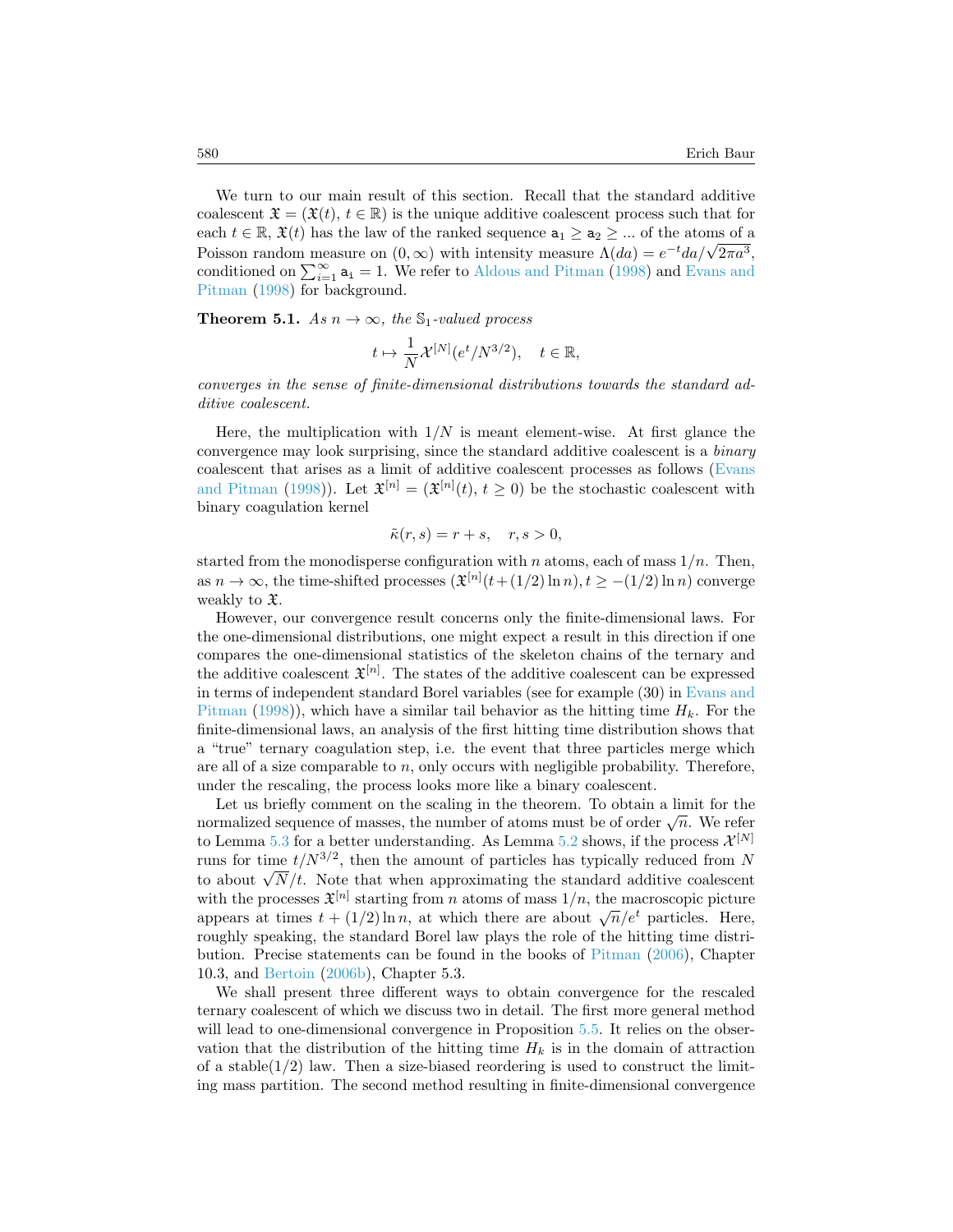(and therefore in the proof of the theorem) is more specialized to our situation. It is based on the identification of configurations with mass partitions via paths, as described in Section [3.1](#page-6-0). Since the two methods do not rely on each other, the reader in a hurry may safely skip Section [5.2](#page-21-2). In a closing remark we outline a possible third way to establish finite-dimensional convergence, using the random binary forest representation.

5.1. *Number of particles*. In order to relate the behavior of  $\mathcal{X}^{[N]}$  to that of its skeleton chain, we prove a limit theorem for the number of particles. As just remarked, it will become clear later why we choose the spatial scale factor  $N^{-1/2}$ .

<span id="page-20-0"></span>**Lemma 5.2.** *For every*  $t > 0$ *, as*  $n \to \infty$ *,* 

$$
\frac{\#^{[N]}(t/N^{3/2})}{\sqrt{N}} \to \frac{1}{t}
$$
 in probability.

*Proof*: Using the relation  $\#^{[N]}(\cdot) = N - 2J^{[N]}(\cdot)$ , the claim will follow once we show that *√*

<span id="page-20-2"></span>
$$
\frac{J^{[N]}(t/N^{3/2})}{\sqrt{N}} - \frac{(\sqrt{N} - t^{-1})}{2} \to 0 \quad \text{in probability.} \tag{5.1}
$$

Remember that  $J^{[N]}(t/N^{3/2}) = \max\{k \in \mathbb{Z}_+ : N^{3/2}T_k \leq t\}$ , where  $T_k$  is the *k*th coagulation time given by  $T_k \triangleq \sum_{i=1}^k \alpha(i)^{-1} \mathbf{e}_i$ , the rates  $\alpha(i) = \alpha(i, N)$ are as in  $(2.1)$  and  $\mathbf{e}_1, \mathbf{e}_2, \ldots$  is a sequence of independent standard exponential variables. Heuristically, replacing  $T_k$  by its expectation  $\sum_{i=1}^k \alpha(i)^{-1}$ , the number of jumps  $J^{[N]}(t/N^{3/2})$  should roughly behave as the maximal *k* such that  $N^{3/2} \sum_{i=1}^{k} \alpha(i)^{-1} \leq t$ . We will show that with the choice  $k_n = n - t^{-1} \sqrt{N/2}$ ,

<span id="page-20-1"></span>
$$
N^{3/2} \sum_{i=1}^{k_n} \alpha(i)^{-1} = t + o(1),
$$
\n(5.2)

where we agree that the sum runs from 1 to the largest integer below  $k_n$ . First note that

$$
N^{3/2} \sum_{i=1}^{k_n} \alpha(i)^{-1} = N^{3/2} \sum_{i=1}^{k_n} \frac{1}{(N+1-i)(N+1-2i)(N-2i)}
$$
  
= 
$$
N^{3/2} \left( \sum_{i=1}^{k_n} \frac{1}{(N-i)(N-2i)^2} \right) + O(n^{-1/2}).
$$

Furthermore, some simple computations show that for each  $\varepsilon > 0$ ,

$$
\sum_{i=1}^{k_n} \frac{1}{(N-i)(N-2i)^2} = \int_0^{k_n} \frac{dx}{(N-x)(N-2x)^2} + O(n^{-2})
$$

$$
= \frac{1}{N(N-2k_n)} + O(n^{-2+\epsilon})
$$

$$
= \frac{t}{N^{3/2}} + O(n^{-2+\epsilon}).
$$

Altogether, we obtain([5.2](#page-20-1)). Moreover, since

$$
\text{Var}\left(N^{3/2}T_{k_n}\right) = N^3 \sum_{i=1}^{k_n} \alpha(i)^{-2} = O(n^{-1/2}),
$$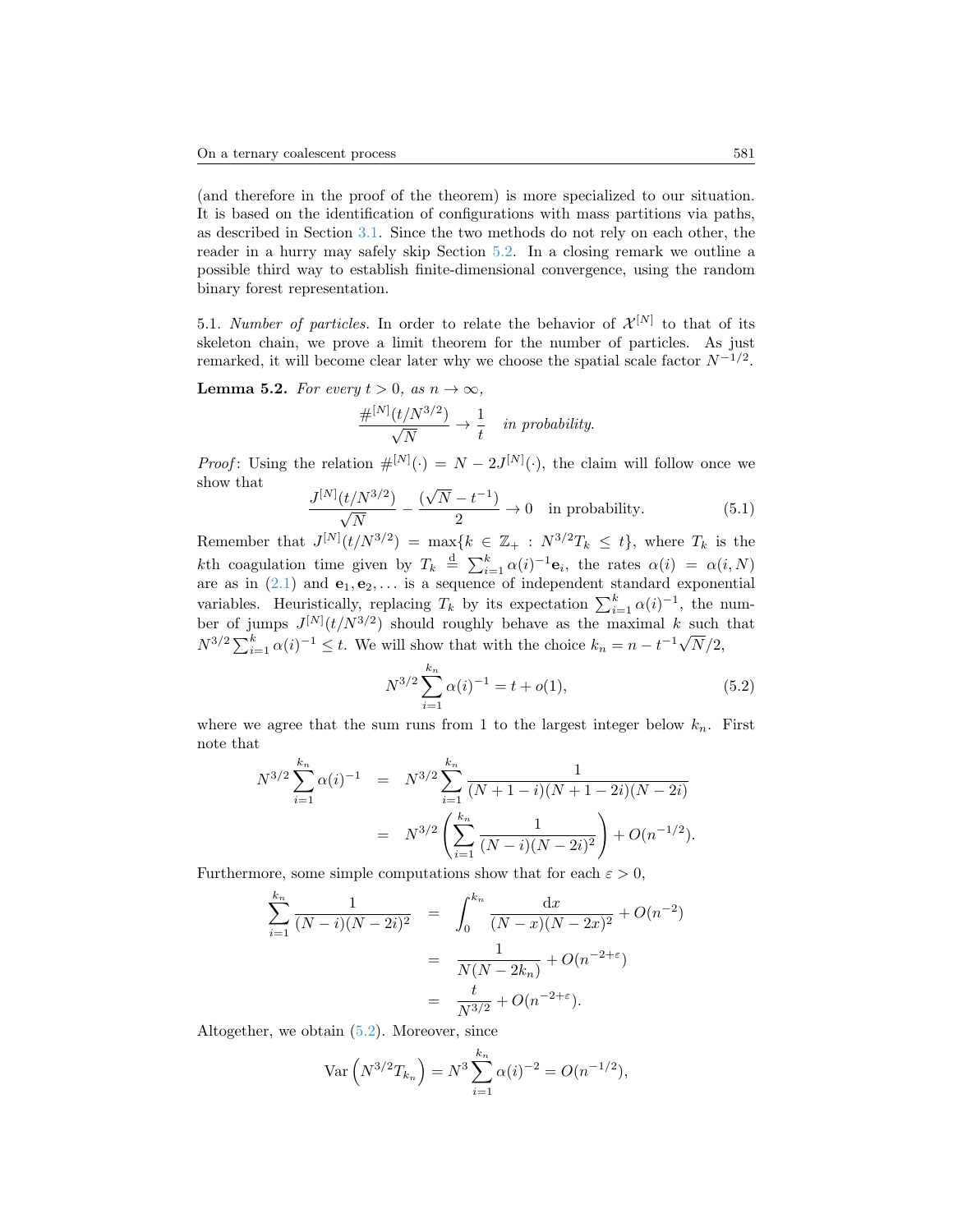wededuce that  $N^{3/2}T_{k_n} \to t$  in probability. From this ([5.1](#page-20-2)) readily follows.  $\square$ 

<span id="page-21-2"></span>5.2. *Mass partitions induced by Poisson measures.* We now prove one-dimensional convergence of the ternary coalescent process. The reader who is not familiar with Poisson random measures and size-biased reorderings is invited to consult Section 2.2.3 of [Bertoin](#page-28-6) ([2006b](#page-28-6)) first.

Let  $\xi_1, \xi_2, \ldots$  be a sequence of independent copies of  $H_{-1}$ . Recall that by Lemma [3.2,](#page-8-1) as  $l \to \infty$ ,

$$
\mathbb{P}(\xi_1 = 2l + 1) \sim \frac{1}{2} \sqrt{\frac{1}{\pi l^3}}.
$$
\n(5.3)

For  $k \in \mathbb{Z}_+$ , let  $\Sigma_{2k+1} = \xi_1 + \ldots + \xi_{2k+1}$ , and denote by  $S^{(2k+1,N)}$  a random mass partition distributed as the rearrangement in decreasing order of  $\xi_1/N, \ldots, \xi_{2k+1}/N$ , conditionally on  $\Sigma_{2k+1} = N$ . As a special case of Corollary 2.2 in [Bertoin](#page-28-6) ([2006b](#page-28-6)) we have

<span id="page-21-0"></span>**Lemma 5.3.** Fix  $b > 0$ . Then  $S^{(2k+1,N)}$  converges in distribution on  $\mathbb{S}_{\leq 1}$  as k,  $n \to \infty$  *with*  $k \sim bn^{1/2}$  to the ranked sequence  $(a_1, a_2, \ldots)$  of the atoms of a Poisson *random measure on*  $(0, \infty)$  *with intensity*  $\Lambda(da) = b\pi^{-1/2}a^{-3/2}da$ , *conditioned on*  $\sum_{i=1}^{\infty} \mathsf{a}_i = 1.$ 

For the skeleton chain  $\mathcal{X}^{\prime[N]}$ , we derive the following consequence.

<span id="page-21-3"></span>**Corollary 5.4.**  $Fix\ b > 0$ . If  $n, k \to \infty$  with  $k \sim bn^{1/2}$ , then  $(1/N) \mathcal{X}_{n-k}^{[N]}$ *n−k converges in distribution on*  $\mathbb{S}_1$  *to the ranked sequence*  $(a_1, a_2, \ldots)$  *of the atoms of a Poisson random measure on*  $(0, \infty)$  *with intensity*  $\Lambda(da) = b\pi^{-1/2}a^{-3/2}da$ , *conditioned on*  $\sum_{i=1}^{\infty} \mathsf{a}_i = 1.$ 

*Proof*: This follows from Proposition [3.3](#page-9-1) together with the last lemma.  $\Box$ 

Combining the corollary with the weak convergence result for the number of particles, we easily obtain one-dimensional convergence.

<span id="page-21-1"></span>**Proposition 5.5.** *Fix*  $t > 0$ *. Then* 

$$
\frac{1}{N}\mathcal{X}^{[N]}(t/N^{3/2})
$$

*converges in distribution on*  $\mathbb{S}_1$  *to the ranked sequence*  $(a_1, a_2, \ldots)$  *of the atoms of a Poisson random measure on*  $(0, \infty)$  *with intensity* 

$$
\frac{t^{-1}}{\sqrt{2\pi a^3}}da, \quad a>0,
$$

*conditioned on*  $\sum_{i=1}^{\infty} a_i = 1$ . In particular, the one-dimensional distributions of the *process*

$$
t \mapsto \frac{1}{N} \mathcal{X}^{[N]}(e^t/N^{3/2}), \quad t \in \mathbb{R},
$$

*converge to those of the standard additive coalescent.*

*Proof*: Let  $k_n = n - J^{[N]}(t/N^{3/2})$ . Then  $\mathcal{X}^{[N]}(t/N^{3/2}) = \mathcal{X}'^{[N]}_{n-k}$  $\binom{n}{n-k_n}$ , so we may show convergence for  $(1/N)\mathcal{X}_{n-k}^{'[N]}$  $n^{-k}$ <sup>*n*</sup><sup>*n*</sup></sup> $n$ <sup>*n*</sup> $+ \infty$ , From Lemma [5.2](#page-20-0) it follows that as  $n \to \infty$ ,

<span id="page-21-4"></span>
$$
\frac{k_n}{\sqrt{n}} \to \frac{t^{-1}}{\sqrt{2}} \quad \text{in probability.} \tag{5.4}
$$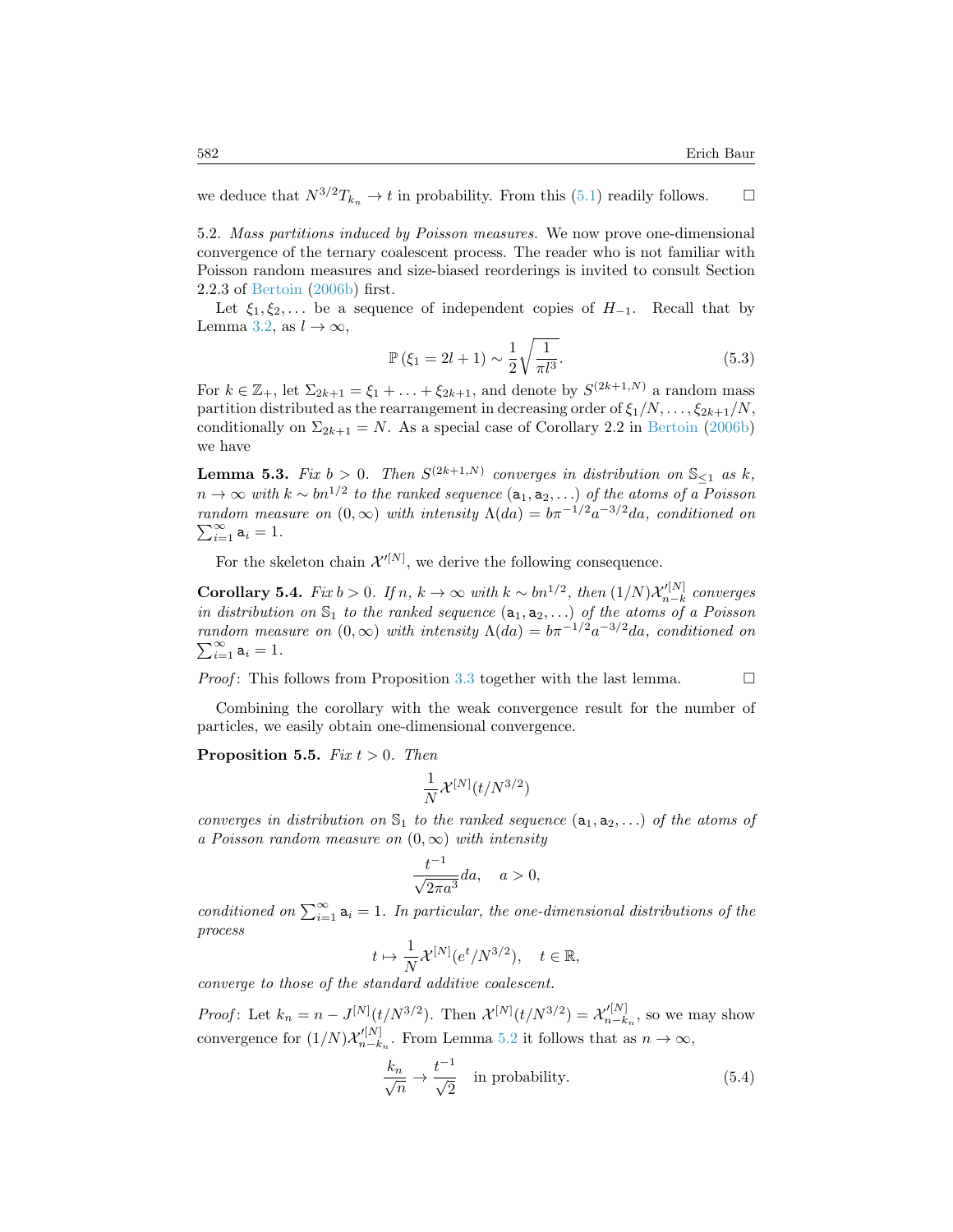Furthermore, we know from Corollary  $5.4$  that if  $l_n$  is a deterministic sequence of integers with  $l_n \sim \sqrt{n}t^{-1}/\sqrt{2}$ , then we have the asserted convergence for  $(1/N)\mathcal{X}_{n-l}^{[N]}$ *n−l<sup>n</sup>* .

It therefore remains to argue that we may replace  $l_n$  by the random sequence *k<sub>n</sub>*. To this end, recall that  $\mathbb{S}_{\leq 1}$  is a compact metric space, so by Prohorov's theorem (see [Billingsley](#page-28-8) ([1968\)](#page-28-8), Section 6) the space of probability measures on  $\mathbb{S}_{\leq 1}$  is relatively compact, and we only have to show convergence on  $\mathbb{S}_{\leq 1}$  in the sense of finite-dimensional distributions. Since all our random mass partitions lie in  $\mathbb{S}_1$  almost surely, this leads to convergence in distribution on  $\mathbb{S}_1$ . Denote by  $x_i^{[N]}$  the *i*<sup>th</sup> component of  $(1/N)\mathcal{X}'_{n-k}^{[N]}$  $\binom{n}{n-k_n}$ . Finite-dimensional convergence on S<sub>≤1</sub> is equivalent to say that for each  $j \in \mathbb{N}$ ,

$$
\left(x_1^{[N]}, x_1^{[N]} + x_2^{[N]}, \dots, x_1^{[N]} + \dots + x_j^{[N]}\right)
$$

converges in distribution towards  $(a_1, a_1 + a_2, \ldots, a_1 + \ldots + a_j)$ . This follows if we show that for all  $j \in \mathbb{N}$  and  $\lambda_i \geq 0$ , as  $n \to \infty$ ,

$$
\mathbb{E}\left[\exp\left(-\sum_{i=1}^j \lambda_i \left(x_1^{[N]} + \ldots + x_i^{[N]}\right)\right)\right] \to \mathbb{E}\left[\exp\left(-\sum_{i=1}^j \lambda_i \left(a_1 + \ldots + a_i\right)\right)\right].
$$
\n(5.5)

Denote by  $f : \mathbb{S}_{\leq 1} \to (0,1]$  the function

$$
f(\mathbf{s}) = \exp\left(-\sum_{i=1}^j \lambda_i \left(s_1 + \ldots + s_i\right)\right), \quad \mathbf{s} = (s_1, s_2, \ldots) \in \mathbb{S}_{\leq 1}.
$$

Note that  $f((1/N)\mathcal{X}^{[N]}(t)) \geq f((1/N)\mathcal{X}^{[N]}(s))$  almost surely whenever  $t \leq s$ . By [\(5.4](#page-21-4)) we can find deterministic sequences of integers  $l_n^-$  and  $l_n^+$  such that  $l_n^{-} \sim l_n^{+} \sim \sqrt{n} t^{-1}/\sqrt{2}$  and the probability of the event  $\{l_n^{-} \leq k_n \leq l_n^{+}\}\$  tends to 1 as  $n \to \infty$ . But on this event, we have by monotonicity

$$
f\left(\frac{1}{N} \mathcal{X}_{n-l_n}^{\prime [N]}\right) \le f\left(\frac{1}{N} \mathcal{X}_{n-k_n}^{\prime [N]}\right) \le f\left(\frac{1}{N} \mathcal{X}_{n-l_n}^{\prime [N]}\right).
$$

Theexpectations of the outer quantities converge to the right side of  $(5.2)$  $(5.2)$  $(5.2)$ . This finishes the proof.  $\Box$ 

5.3. *Convergence of ladder epochs.* [Aldous and Pitman](#page-27-2) [\(1998\)](#page-27-2) have shown that the exponential time change

$$
F(t) = \mathfrak{X}(-\ln t), \quad t > 0,
$$

with  $F(0) = (1, 0, \ldots)$  transforms the standard additive coalescent into a fragmentation process which is self-similar with index  $\alpha = 1/2$ . In [Bertoin](#page-27-1) [\(2000\)](#page-27-1) one finds an explicit construction of this fragmentation process in terms of ladder epochs of Brownian excursion with drift, and our result on finite-dimensional convergence for the ternary coalescent will be based on this identity.

Let us introduce some notation. We denote by  $C[0, 1]$  the space of continuous real-valued paths on [0*,* 1], endowed with the uniform topology. For an arbitrary path  $\omega \in C[0,1]$ , its ladder time set is given by

$$
\mathcal{L}(\omega) = \left\{ s \in [0,1] : \omega(s) = \inf_{[0,s]} \omega \right\}.
$$

Since  $\mathcal{L}(\omega)$  is a closed set, there exists a unique decomposition of  $[0,1]\setminus\mathcal{L}(\omega)$  into a countable union of disjoint (open) intervals. We denote by  $G(\omega)$  the ranked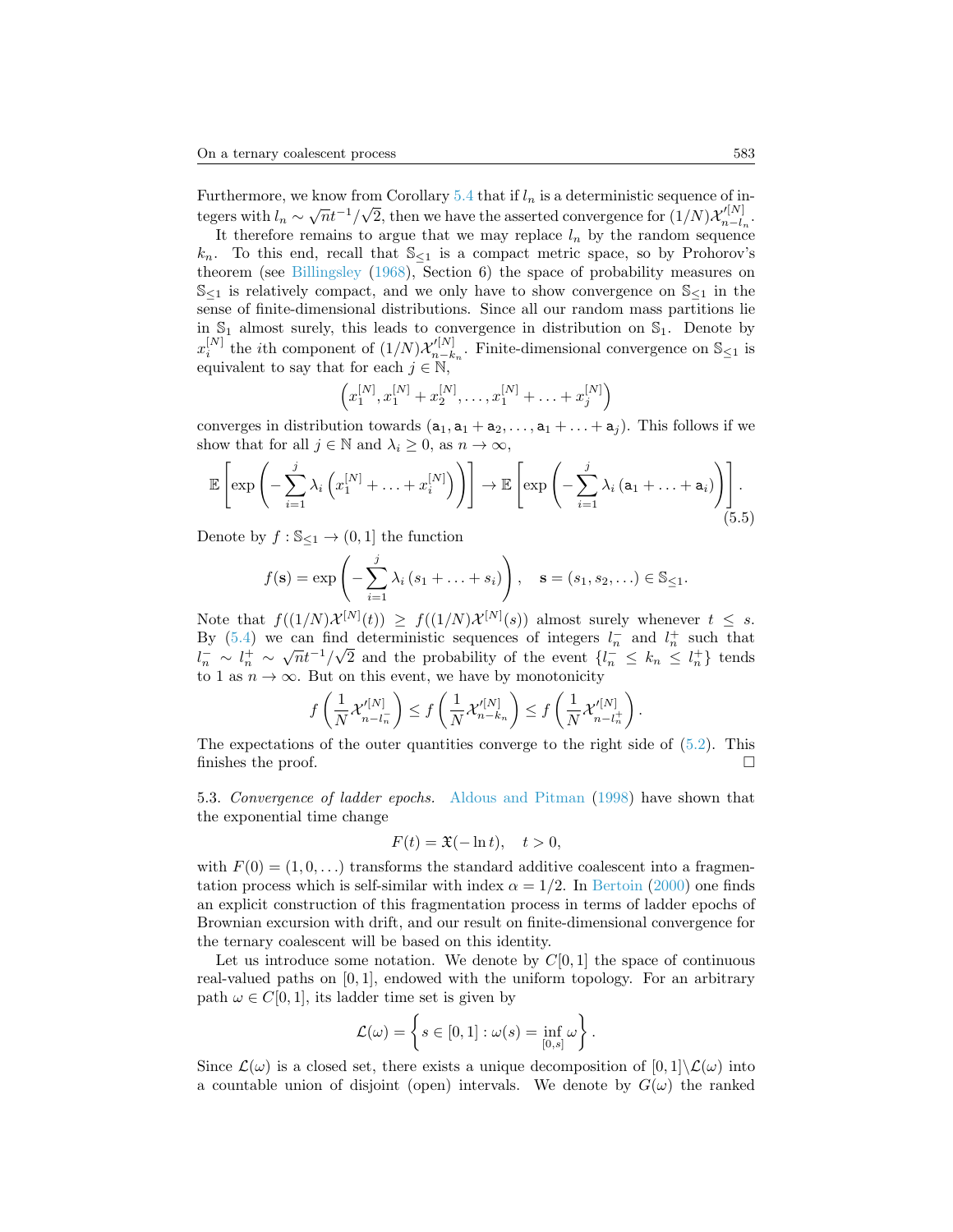sequence of their lengths. By filling up with zeros, we may always interpret  $G(\omega)$ as a mass partition in  $\mathbb{S}_{\leq 1}$ . Note that  $G(\omega) \in \mathbb{S}_1$  if and only if  $\mathcal{L}(\omega)$  has Lebesgue measure zero.

The construction of the dual fragmentation process  $F$  in [Bertoin](#page-27-1) ([2000\)](#page-27-1) can be summarized as follows. Let  $\epsilon = (\epsilon(s), 0 \le s \le 1)$  be a positive Brownian excursion. For every  $t \geq 0$ , consider the excursion dragged down with drift  $t$ , that is  $\epsilon_t(s) = \epsilon(s) - st$ , 0 ≤ *s* ≤ 1, and its ladder time set  $\mathcal{L}(\epsilon_t)$ , which has almost surely Lebesgue measure zero. Then, the law of  $(G(\epsilon_t), t \geq 0)$  and  $(F(t), t \geq 0)$  coincide.

In light of our representation of the ternary coalescent in terms of ladder epochs, it seems natural to establish convergence of these objects. In this direction, the main step is to prove convergence of the underlying random paths, with the origin placed at the first instant when their minimum is attained, towards a Brownian excursion with drift.

To begin with, take a process  $(J_n(t), t \ge 0)$  distributed as  $(J^{[N]}(t/N^{3/2}), t \ge 0)$ , and independently of this a Markov chain  $\{X_l\}_{0\leq l \leq n}$  as defined in Section [3.2.](#page-7-0) Let us first fix  $t > 0$ , and write  $J_n = J_n(t)$ . Remember that given  $J_n$ , we may identify *X*<sub>*J*<sup>n</sup></sub> with simple random walk up to time *N*, conditioned to end at  $-(2(n-J_n)+1)$ ,

$$
S(X_{J_n})_j = 2\left(\sum_{i=0}^{j-1} X_{J_n}(i)\right) - j, \quad 0 \le j \le 2n + 1.
$$

By linear interpolation, we define the corresponding continuous random path *Sn,t* on the unit interval,

$$
S_{n,t}(s) = 2\left(\sum_{i=0}^{\lfloor Ns \rfloor - 1} X_{J_n}(i) + (Ns - \lfloor Ns \rfloor) X_{J_n}(\lfloor Ns \rfloor)\right) - Ns, \quad 0 \le s \le 1.
$$

We shall now prove convergence of the finite-dimensional laws of the *C*[0*,* 1]-valued process  $(N^{-1/2}S_{n,t}, t > 0)$ . The limiting object  $(B_{t-1}^{br}, t > 0)$  is distributed as

$$
(B_{t-1}^{br}, t > 0) \stackrel{d}{=} ((B^{br}(s) - st^{-1}, 0 \le s \le 1), t > 0), \qquad (5.6)
$$

where  $B^{br}$  is a standard Brownian bridge on the unit interval. In particular, for each fixed *t*, the distribution of  $B_{t-1}^{br}$  on  $C[0,1]$  is that of a Brownian bridge from 0 to  $-t^{-1}$ .

**Lemma 5.6.** *The*  $C[0,1]$ -valued process  $(N^{-1/2}S_{n,t}, t > 0)$  converges in the sense *of finite-dimensional distributions as*  $n \to \infty$  *to*  $(B_{t-1}^{br}, t > 0)$ .

*Proof* : Let us fix *t >* 0 as above and first prove one-dimensional convergence. For  $0 ≤ s ≤ 1$ , define

$$
W_n(s) = 2\left(\sum_{i=0}^{\lfloor Ns \rfloor - 1} X_n(i) + (Ns - \lfloor Ns \rfloor) X_n(\lfloor Ns \rfloor)\right) - Ns,
$$
  

$$
D_n(s) = 2\left(\sum_{i=0}^{\lfloor Ns \rfloor - 1} (X_n(i) - X_{J_n}(i)) + (Ns - \lfloor Ns \rfloor) (X_n(\lfloor Ns \rfloor) - X_{J_n}(\lfloor Ns \rfloor))\right).
$$

We may then express  $S_{n,t}$  as  $S_{n,t} = W_n - D_n$ .

The process  $W_n(\cdot)$  is linear interpolation of simple random walk up to time N, conditioned to end at *−*1. We deduce from a conditioned version of Donsker's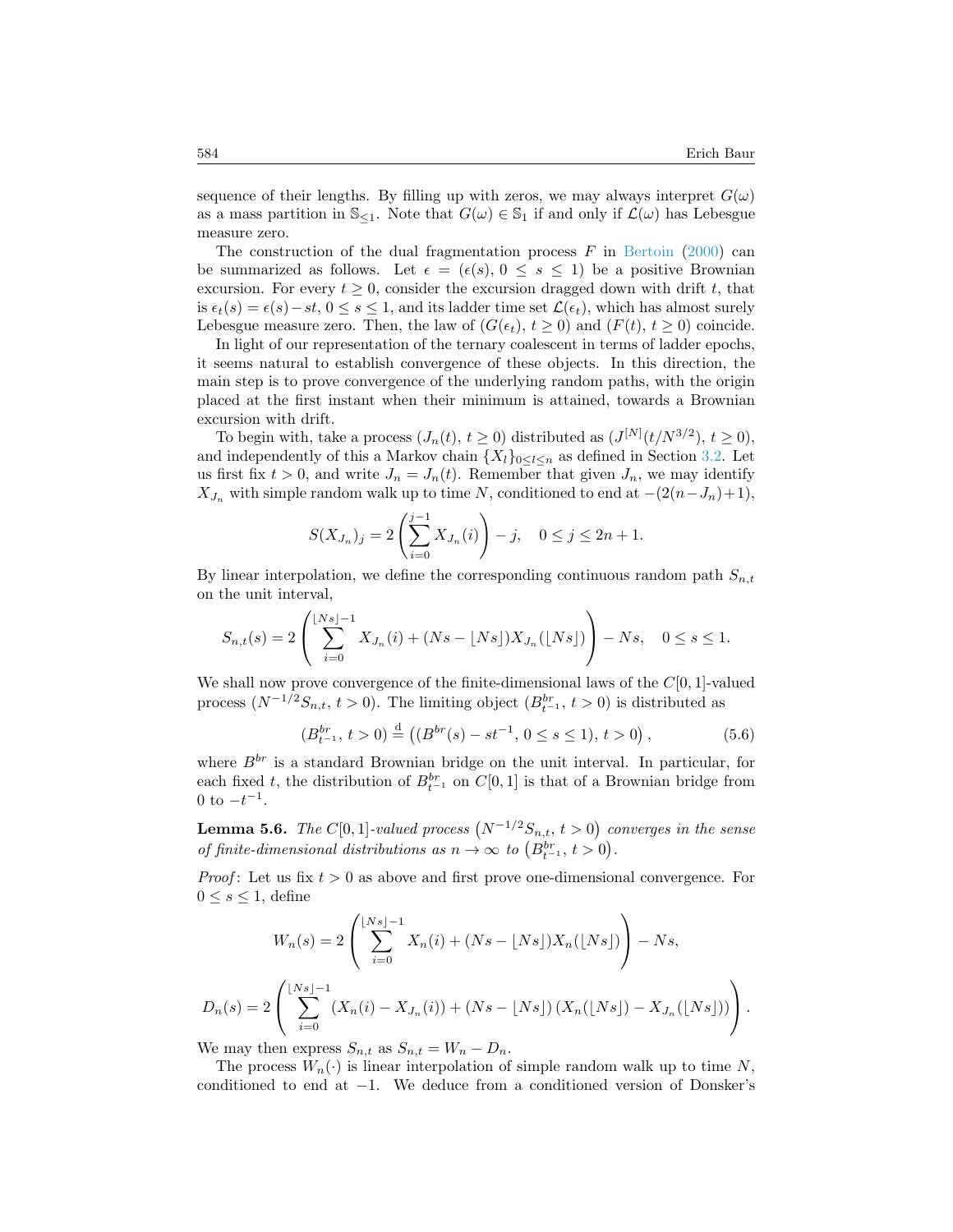invariance principle (see [Dwass and Karlin](#page-28-9) ([1963\)](#page-28-9)) that  $(N^{-1/2}W_n(s), 0 \le s \le 1)$ converges weakly in  $C[0, 1]$  to the standard Brownian bridge  $B^{br}$ .

Concerning the drift part  $D_n$ , we let

$$
D_n^{(1)}(s) = \sum_{i=0}^{\lfloor Ns \rfloor - 1} (X_n(i) - X_{J_n}(i)),
$$
  
\n
$$
D_n^{(2)}(s) = 2(Ns - \lfloor Ns \rfloor) (X_n(\lfloor Ns \rfloor) - X_{J_n}(\lfloor Ns \rfloor)),
$$

so that  $D_n = 2D_n^{(1)} + D_n^{(2)}$ . Now fix  $s \in [0,1]$ . A moment's thought reveals that conditioned on  $J_n = n - k$  for some  $k \in \{0, \ldots, n\}$ , the random variable  $D_n^{(1)}(s)$ follows the hypergeometric distribution. More precisely,

$$
\mathbb{P}\left(D_n^{(1)}(s) = j \mid J_n = n - k\right) = \frac{\binom{\lfloor Ns \rfloor}{j} \binom{N - \lfloor Ns \rfloor}{k-j}}{\binom{N}{k}},
$$

where  $\max\{0, k + \lfloor Ns \rfloor - N\} \leq j \leq \min\{k, \lfloor Ns \rfloor\}.$  As a consequence,

<span id="page-24-0"></span>
$$
\mathbb{E}\left[D_n^{(1)}(s) \mid J_n = n - k\right] = k \frac{\lfloor Ns \rfloor}{N}, \quad \text{Var}\left(D_n^{(1)}(s) \mid J_n = n - k\right) \le k. \tag{5.7}
$$

Let  $k_n = n - J_n$ . Choosing  $\varepsilon > 0$  arbitrarily small, we have for large *n* by the law of total probability

$$
\mathbb{P}\left(N^{-1/2}|D_n(s) - 2k_n s| > \varepsilon\right)
$$
\n
$$
\leq \sum_{k=0}^{\lfloor \sqrt{n}t^{-1} \rfloor} \mathbb{P}\left(N^{-1/2}|D_n^{(1)}(s) - \mathbb{E}[D_n^{(1)}(s)| > \varepsilon/3 \mid k_n = k\right) \mathbb{P}(k_n = k)
$$
\n
$$
+ \mathbb{P}\left(k_n \geq \sqrt{n}t^{-1}\right)
$$
\n
$$
= o(1),
$$

wherethe last line follows from  $(5.4)$  $(5.4)$ ,  $(5.7)$  $(5.7)$  and Chebyshev's inequality. Since by([5.1\)](#page-20-2),  $N^{-1/2}2k_n s$  converges in probability to  $t^{-1}s$ , so does  $N^{-1/2}D_n(s)$ . In particular, the finite-dimensional laws of  $(N^{-1/2}D_n(s), 0 \le s \le 1)$  converge to those of  $(t^{-1}s, 0 \le s \le 1)$ . Moreover,  $D_n(s)$  is increasing in *s*, and a similar computation entails that for  $\lambda$  large enough, as  $n \to \infty$ ,

$$
\mathbb{P}\left(N^{-1/2}D_n(1)\geq \lambda\right)=o(1).
$$

Using Theorem 8.4 of [Billingsley](#page-28-8) ([1968](#page-28-8)), we conclude that the distributions of  $N^{-1/2}D_n(\cdot)$  form a tight sequence. It follows that  $(N^{-1/2}D_n(s), 0 \le s \le 1)$  converges in probability to  $(t^{-1}s, 0 \le s \le 1)$ . Applying now Theorem 4.4 from [Billings](#page-28-8)[ley](#page-28-8) [\(1968](#page-28-8)) together with the continuous mapping theorem finishes the proof of the one-dimensional convergence.

The arguments obviously extend to finite-dimensional distributions. Indeed, the bridge term  $W_n$  is the same for all  $t$ , and the drift term  $D_n$  converges in probability, for each *t*. Therefore, finite-dimensional convergence follows again from Theorem 4.4 of [Billingsley](#page-28-8) [\(1968](#page-28-8)).

As for discrete paths, we introduce for  $v \in [0, 1]$  the shift operator  $\theta$  on  $C[0, 1]$ ,

*.*

$$
(\theta_v \omega)(s) = \begin{cases} \omega(s+v) - \omega(v) & , \quad 0 \le s \le 1-v \\ \omega(s+v-1) - \omega(v) + \omega(1) - \omega(0) & , \quad 1-v < s \le 1 \end{cases}
$$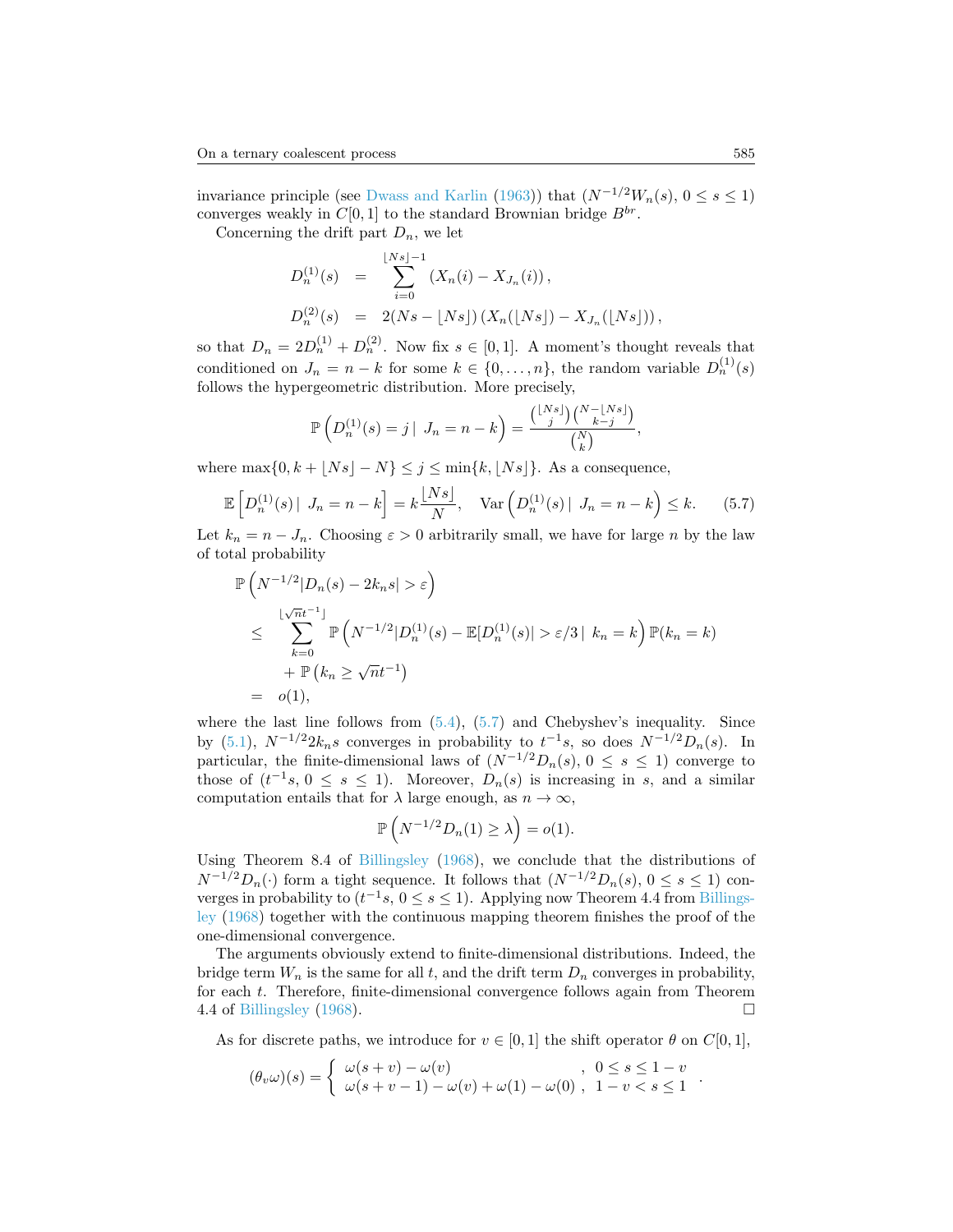Define  $H: C[0,1] \to [0,1]$  as the first time when the global minimum is attained,

$$
H(\omega) = \inf \left\{ s \in [0,1] : \omega(s) = \inf_{[0,1]} \omega \right\}.
$$

Clearly, *H* is not continuous on the whole space, but it is so restricted to the subset of paths which uniquely attain their minimum. It is well-known and also implied by the subsequent Lemma [5.8](#page-25-0) that the distribution of  $B_{t-1}^{br}$  is fully supported on this subset. Further, the shift operator is continuous as a map

$$
\theta: C[0,1] \times [0,1] \to C[0,1], \quad \theta(\omega, v) = \theta_v \omega.
$$

Setting  $\theta_H \omega = \theta_{H(\omega)} \omega$ , it then follows from the above lemma and the continuous mapping theorem that for  $n \to \infty$ ,

$$
\left(N^{-1/2}\theta_H S_{n,t},\, t>0\right) \to \left(\theta_H B_{t^{-1}}^{br},\, t>0\right)
$$

in the sense of finite-dimensional distributions. Recall  $(B_{t-1}^{br}(s), 0 \le s \le 1) \stackrel{d}{=}$  $(B^{br}(s) - st^{-1}, 0 \le s \le 1)$ , where  $B^{br}$  is a Brownian bridge (the same for all *t*). Denoting by  $\epsilon$  a standard Brownian excursion, it has been proven by [Vervaat](#page-28-10) ([1979](#page-28-10)) that

$$
\theta_H B^{br} \stackrel{\text{d}}{=} \epsilon.
$$

Since  $\theta_u \circ \theta_v = \theta_w$  for  $w = u + v \pmod{1}$ , we have  $\theta_H = \theta_H \circ \theta_v$  pathwise for every  $0 \leq v \leq 1$ . Therefore, if  $\mu$  denotes the almost surely unique instant when  $B^{br}$ attains its minimum,

<span id="page-25-1"></span>
$$
\theta_H B_{t-1}^{br} \stackrel{d}{=} \theta_H \circ \theta_\mu \left( B^{br} - st^{-1}, 0 \le s \le 1 \right)
$$
  
=  $\theta_H \left( \theta_H B^{br} - st^{-1}, 0 \le s \le 1 \right)$   

$$
\stackrel{d}{=} \theta_H \epsilon_{t-1}.
$$
 (5.8)

Here, as above,  $\epsilon_{t-1}(s) = \epsilon(s) - st^{-1}$  is the Brownian excursion dragged down with drift  $t^{-1}$ . Since  $\epsilon_{t^{-1}}$  attains its minimal value almost surely at the endpoint, we have proven the following

<span id="page-25-2"></span>**Corollary 5.7.** In the notation above,  $(N^{-1/2}\theta_H S_{n,t}, t > 0)$  converges in the sense *of finite-dimensional distributions as*  $n \to \infty$  *to* ( $\epsilon_{t-1}, t > 0$ ).

The convergence of the ternary coalescent is now easy to establish. As last preparation, let us recall a technical result. Call a point  $x \in [0, 1]$  a *local minimum*  $\alpha \in C[0, 1]$ , if there exists  $\delta > 0$  such that for all  $y \in [\max\{x-\delta, 0\}, \min\{x+\delta, 1\}]$ ,  $\omega(x) \leq \omega(y)$ . The following statement is true for all real *t*.

<span id="page-25-0"></span>**Lemma 5.8.** *With probability one, all local minima of*  $(\varepsilon_t(s), 0 \le s \le 1)$  *are distinct.*

*Proof*:By ([5.8\)](#page-25-1), we may show the statement for  $(B_t^{br}(s), 0 \le s \le 1)$  instead. Since for the time-reversed process, it holds that

$$
(B^{br}(1-s) - (1-s)t, 0 \le s \le 1) \stackrel{d}{=} (B^{br}(s) + st - t, 0 \le s \le 1),
$$

it suffices to show that for some  $1/2 \leq r < 1$ ,  $(B_t^{br}(s), 0 \leq s \leq r)$  has almost surely distinct local minima. However, if  $\mathcal{F}_r$  denotes the filtration generated by the canonical process *x·* on  $C[0,1]$  up to time  $r < 1$ , Q denotes the law of  $B_t^{br}$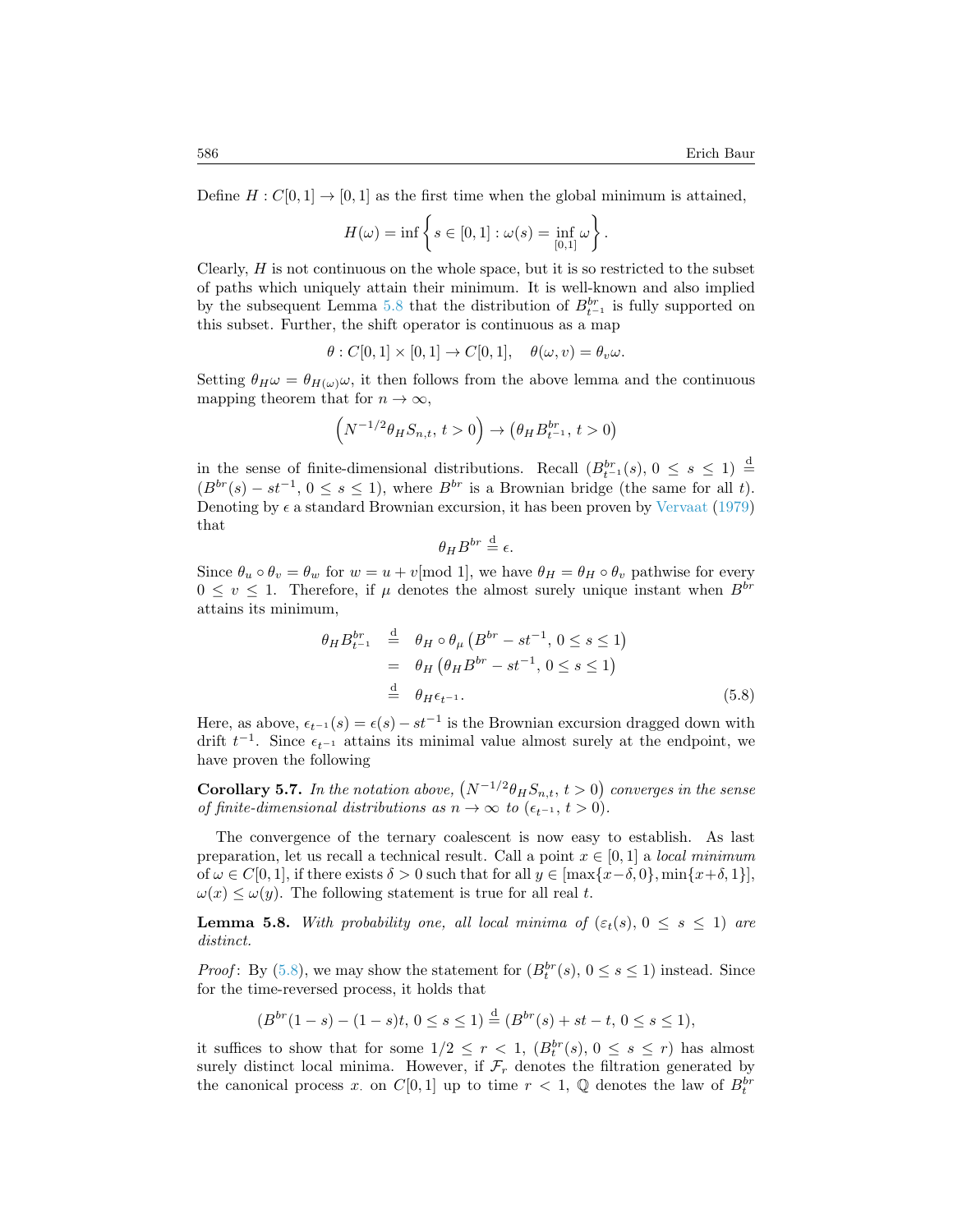and, for a moment,  $\mathbb P$  is Wiener measure and  $p$  the Gaussian transition kernel, it is well-known that  $\mathbb Q$  is locally absolute continuous with respect to  $\mathbb P$ ,

$$
\mathbb{Q}|_{\mathcal{F}_r} = \frac{p_{1-r}(x_r, -t)}{p_1(0, -t)} \cdot \mathbb{P}|_{\mathcal{F}_r}.
$$

Since the local minima of Brownian motion on [0*,* 1] are distinct almost surely (see for example Theorem 2.11 in the book of Mörters and Peres  $(2010)$  $(2010)$ , the lemma is proven.  $\Box$ 

*Proof of Theorem [5.1](#page-19-0):* In view of the result of [Bertoin](#page-27-1) [\(2000](#page-27-1)), the claim follows if we show that the finite-dimensional laws of

$$
t\mapsto \frac{1}{N}\mathcal{X}^{[N]}(t/N^{3/2}),\quad t>0,
$$

converge to those of  $(G(\varepsilon_{t-1}), t > 0)$ . Remember the map  $\varphi$  constructed in Sec-tion [3.1](#page-6-0) sending configurations to mass partitions. With  $J_n(t) = J^{[N]}(t/N^{3/2})$ defined as above, we have already seen that

$$
\left(\frac{1}{N}\varphi(X_{J_n(t)}), t\geq 0\right) \stackrel{\text{d}}{=} \left(\frac{1}{N}\mathcal{X}^{[N]}(t/N^{3/2}), t\geq 0\right).
$$

Let  $t > 0$ , and assume that conditionally on  $J_n$ ,

$$
\frac{1}{N}\varphi(X_{J_n(t)})=(s_1,\ldots,s_{2(n-J_n(t))+1}),
$$

where  $Ns_i \in \{1, 3, 5, \ldots, N\}$  with  $\sum s_i = 1$ . Then by construction of both  $\varphi$ , *G* and linear interpolation,

$$
G(N^{-1/2}\theta_H S_{n,t}) = (g_1, \ldots, g_{2(n-J_n(t))+1}),
$$

with  $g_i = s_i - 1/N$  for all *i*. Thus, the theorem follows if we show finite-dimensional convergence of  $(G(N^{-1/2}\theta_H S_{n,t}), t > 0)$  to  $(G(\varepsilon_{t-1}), t > 0)$ . It is easy to check that  $G: C[0,1] \to \mathbb{S}_{\leq 1}$  is continuous on the subset of those paths which attain their local minima at unique points. By Lemma [5.8](#page-25-0), the distribution of  $\varepsilon_{t-1}$  assigns mass one to this subset. Therefore, Corollary [5.7](#page-25-2) and the continuous mapping theorem yield convergence of the finite-dimensional distributions on  $\mathbb{S}_{\leq 1}$ , and since  $G(\varepsilon_{t-1}) \in \mathbb{S}_1$  with probability one, we obtain finite-dimensional convergence on  $\mathbb{S}_1$ . with probability one, we obtain finite-dimensional convergence on  $\mathbb{S}_1$ .

*Remark* 5.9*.* (i) For the proof of Theorem [5.1](#page-19-0) we used the random walk representation. Let us point out another possibility to derive convergence, using the random binary forest representation. Following the construction in Section [4](#page-13-0), the state chain of the ternary coalescent starting from *N* particles of unit mass can be realized in reversed time by deleting successively pairs of outgoing edges from a random tree uniformly distributed over all binary plane trees on *N* vertices. Such a random tree can be seen as a Galton-Watson tree with offspring distribution  $\mu(k) = \frac{1}{2}(\delta_0(k) + \delta_2(k))$ , conditioned to have total population size *N*. One finds oneself in the setting of Theorem 23 (in the sublattice case) of [Aldous](#page-27-3) [\(1993\)](#page-27-3). In particular, if  $\tau^{[N]}$  denotes the uniform binary plane tree on *N* vertices, where mass  $1/N$  is assigned to each vertex and the edges are rescaled to have length  $1/\sqrt{N}$ , then  $\tau^{[N]}$  converges weakly as  $N \to \infty$  to the Brownian continuum random tree (CRT) introduced in [Aldous](#page-27-4) ([1991\)](#page-27-4). By splitting the skeleton of this tree into subtrees according to a Poisson process of cuts with some intensity  $t \geq 0$  per unit length, [Aldous and Pitman](#page-27-2) ([1998\)](#page-27-2) derived from the CRT an  $S_1$ -valued fragmentation process of ranked masses of tree components, indexed by the intensity *t*.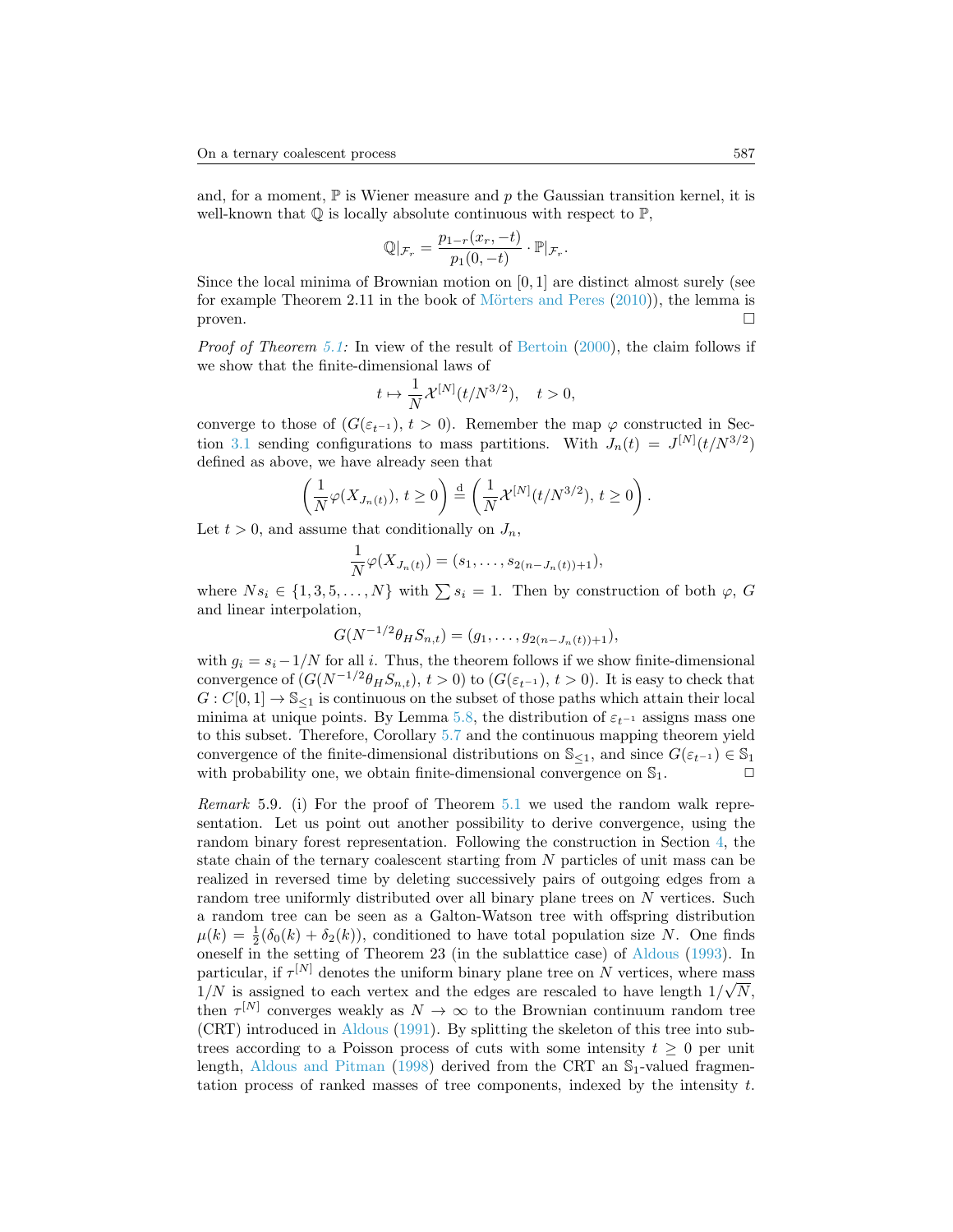Further, they showed that the time change  $t \mapsto e^{-t}$  turns this process into the standard additive coalescent. As in [Aldous and Pitman](#page-27-2) [\(1998](#page-27-2)), it should be possible to approximate the Poisson process of marks on the CRT by the process of deleting edges from the binary plane tree. This would lead to another proof of Theorem [5.1](#page-19-0).

(ii) Recall the random walk representation introduced in Section [3.](#page-5-0) Fix an integer *k* of size at least 3, and define the configuration space  $\mathcal{C}_n^k$  as the set of all subsets of *{*0*, . . . ,*(*k −* 1)*n}* with cardinality less or equal to *n*. Now identify a configuration *x* ∈  $\mathcal{C}_n^k$  with a path of a walk that goes up *k* − 2 steps if a site is occupied and one step down otherwise, i.e.  $S^{(k)}(x)_0 = 0$  and for  $1 \le j \le (k-1)n + 1$ ,

$$
S^{(k)}(x)_j = k \left( \sum_{i=0}^{j-1} x(i) \right) - j.
$$

By imposing an analogous dynamics, i.e. by occupying successively *n* sites chosen uniformly at random from  $\{0, \ldots, (k-1)n\}$ , the sequence of ladder epochs of the corresponding new paths is now a realization of the state chain of the *k*-ary coalescent process with kernel  $\kappa_k(s_1,\ldots,s_k) = s_1 + \ldots + s_k + k/(k-2)$ , started from  $(k-1)n + 1$  particles of unit mass. As for the case  $k = 3$ , running this process backwards in time yields a fragmentation process. Moreover, Kemperman's formula applies also to first hitting times of such asymmetric random walks, so that their distributions can easily be computed. With some minor modifications, and under a different rescaling of time, one again obtains convergence of the finitedimensional laws of this *k*-ary coalescent process towards those of the standard additive coalescent.

Not surprisingly, there is an analogous random  $(k-1)$ -ary forest representation of this process. Indeed, when glueing (full)  $(k-1)$ -ary trees by picking uniformly at random one leaf and *k −* 1 roots from different components, in a similar way as described in Section [4](#page-13-0) for the case  $k = 3$ , the ranked sequence of the tree sizes is another realization of the state chain of the *k*-ary coalescent with kernel  $\kappa_k$ .

This remark shows that our ternary coalescent process is only one particular process out of a family of *k*-ary coalescents that can be studied by the same means.

# **Acknowledgments**

I am grateful to Jean Bertoin for stimulating discussions and helpful advice. Further I would like to thank the anonymous referees for their valuable comments.

## **References**

- <span id="page-27-4"></span>D. Aldous. The continuum random tree. I. *Ann. Probab.* **19** (1), 1–28 (1991). [MR1085326.](http://www.ams.org/mathscinet-getitem?mr=MR1085326)
- <span id="page-27-3"></span>D. Aldous. The continuum random tree. III. *Ann. Probab.* **21** (1), 248–289 (1993). [MR1207226.](http://www.ams.org/mathscinet-getitem?mr=MR1207226)
- <span id="page-27-2"></span>D. Aldous and J. Pitman. The standard additive coalescent. *Ann. Probab.* **26** (4), 1703–1726 (1998). [MR1675063.](http://www.ams.org/mathscinet-getitem?mr=MR1675063)
- <span id="page-27-1"></span>J. Bertoin. A fragmentation process connected to Brownian motion. *Probab. Theory Related Fields* **117** (2), 289–301 (2000). [MR1771665](http://www.ams.org/mathscinet-getitem?mr=MR1771665).
- <span id="page-27-0"></span>J. Bertoin. Eternal additive coalescents and certain bridges with exchangeable increments. *Ann. Probab.* **29** (1), 344–360 (2001). [MR1825153](http://www.ams.org/mathscinet-getitem?mr=MR1825153).